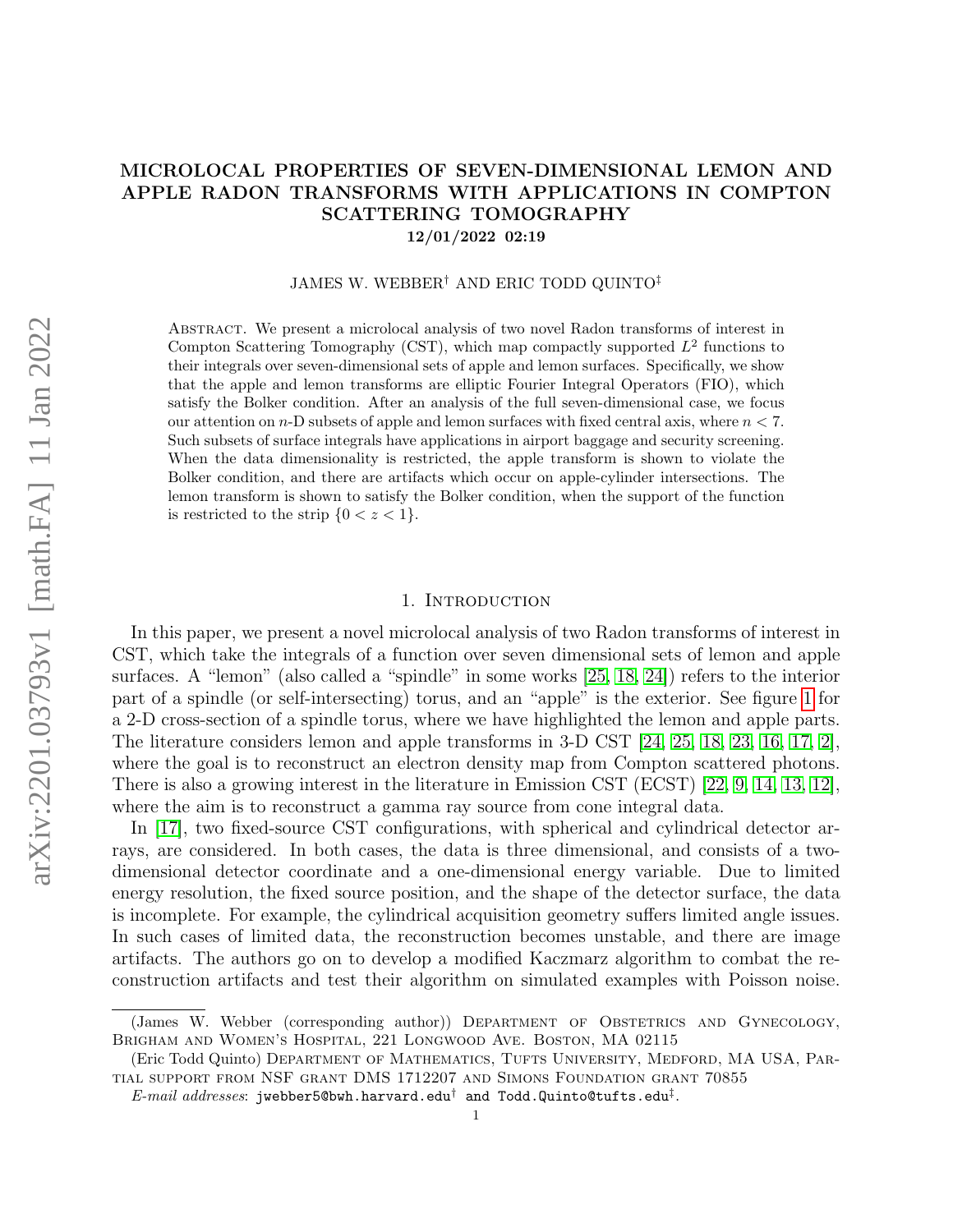<span id="page-1-0"></span>

FIGURE 1. 2-D cross section of a spindle torus centered on the origin, with axis of revolution y. The lemon cross-section is the intersection of the interior of the dashed circle with the torus cross-section. The apple cross section is the intersection of the torus cross-section with the exterior of the dashed circle. The lemon/apple is the surface of revolution of the lemon/apple cross-section about y.

Similar reconstruction instabilities can be seen also in, e.g., conventional X-ray CT with limited angle data [\[1,](#page-27-2) [10,](#page-27-3) [11\]](#page-27-4).

In [\[24\]](#page-28-2), the authors present a microlocal analysis of the lemon transform introduced in [\[25\]](#page-28-0). The acquisition geometry consists of a single rotating source and detector on a fixed axis. As in [\[17\]](#page-28-5), the data is three-dimensional, and, in this case, consists of a 2-D rotation and a 1-D energy variable. The lemon transform is shown to violate the Bolker condition, and there are artifacts induced by flowout which appear as a spherical blurring effect in the reconstruction. There are also invisible singularities near the origin due to limited energy resolution. In [\[25\]](#page-28-0), an algebraic reconstruction method is proposed to invert the lemon transform. Here artifacts are observed in reconstructions with noisy data, in line with the theory of [\[24\]](#page-28-2).

In [\[2\]](#page-27-0), the authors introduce a scanning modality in 3-D CST using a fixed source and single rotating detector restricted to a spherical surface. The data, in this case, has three degrees of freedom, and consists of a 2-D detector rotation and a 1-D energy variable. The authors model the Compton scatter intensity using a new apple Radon transform, and they derive an explicit inversion formula using a spherical harmonic expansion and Volterra integral equation theory. Additionally, a hybrid analytic/algebraic reconstruction algorithm is presented and tested on simulated phantoms with added pseudo random noise. The authors discover blurring artifacts in the reconstructions, which indicate instabilities due to limited data, as is, for example, discovered in [\[17\]](#page-28-5).

In the works discussed above, a number of imaging modalities are introduced based on practical machine designs, and the data dimension is such that the reconstruction target is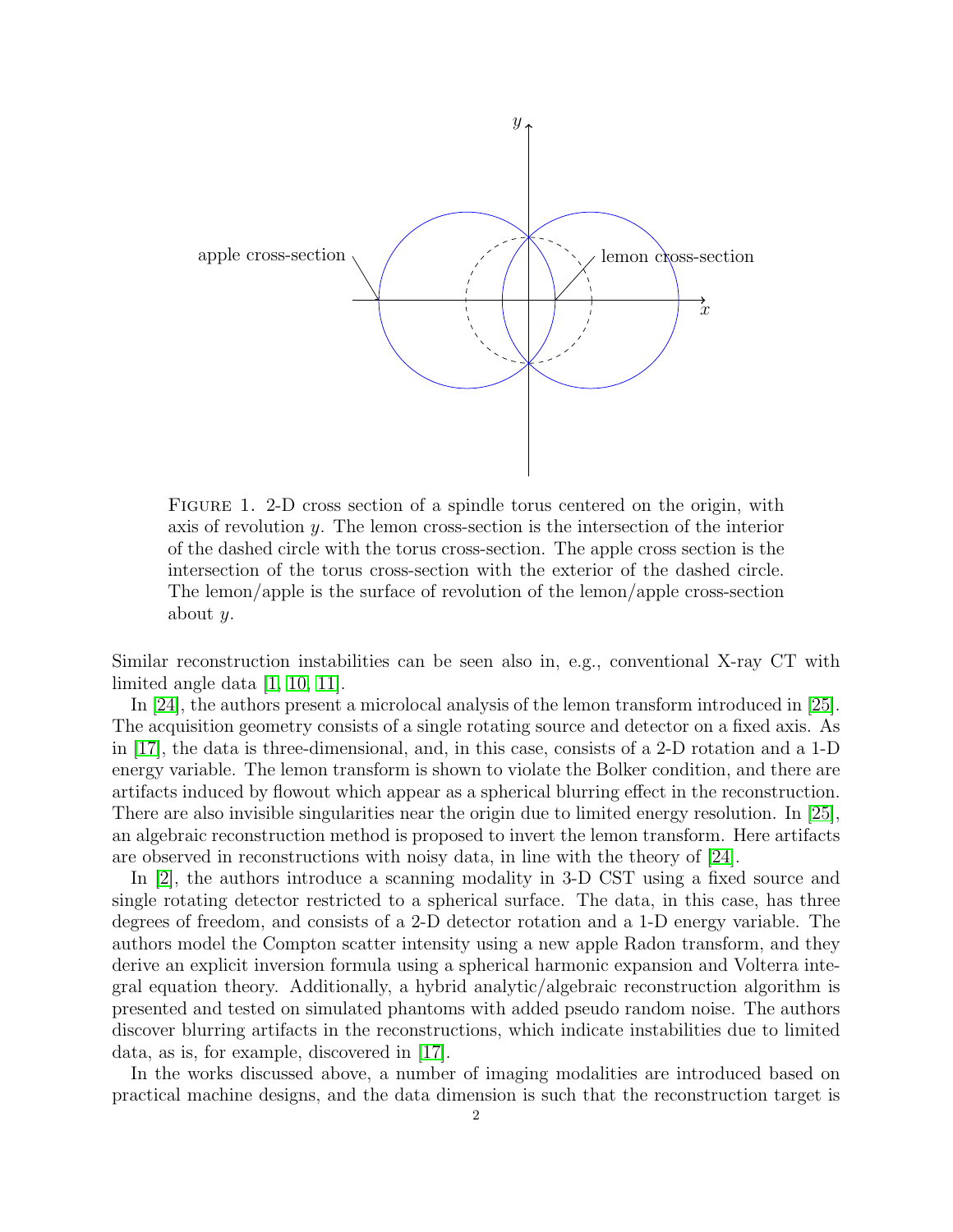<span id="page-2-0"></span>

Figure 2

determined. That is, the reconstruction target and data are both three-dimensional. The set of spindle tori in 3-D space is seven-dimensional, and hence the literature thus far considers only limited data problems in CST, i.e., 3-D subsets of the full 7-D set of tori are considered. This often leads to artifacts and instabilities in the reconstruction due to, for example, limited angles (as in [\[17\]](#page-28-5)) and failure to satisfy the Bolker condition [\[24\]](#page-28-2). In this paper, we wish to investigate the problem instability and presence of artifacts when there are no limits to the data dimensionality in CST, and we have knowledge of a seven-dimensional set of apple and lemon integrals in 3-D space. This can be considered a best case scenario in CST in terms of data dimensionality. Specifically, we consider the scanning geometry illustrated in figure [2.](#page-2-0) Here, we have shown an  $(x, y)$  plane cross-section of the scanning geometry. The scanning target  $(f)$  is supported on the open unit ball and is illustrated by an uneven red boundary. Example lemon and apple cross sections are drawn in blue, with centers  $\mathbf{x}_0^{(1)}$  $_0^{(1)}$  and  $\mathbf{x}_0^{(2)}$  $_0^{(2)}$ , and axis of rotation  $\xi_1$  and  $\xi_2$ , respectively. The apple radius is denoted by r, and the distance from  $\mathbf{x}_0^{(2)}$  $_0^{(2)}$  to the center of the apple tube is denoted by t. We consider the apple and lemon surfaces whose points of self-intersection (which we will call *singular points*) lie outside the open unit ball. We do this to avoid singularities in the apple/lemon surface measure. In CST, the singular points of the lemons and apples correspond to source and detector coordinates.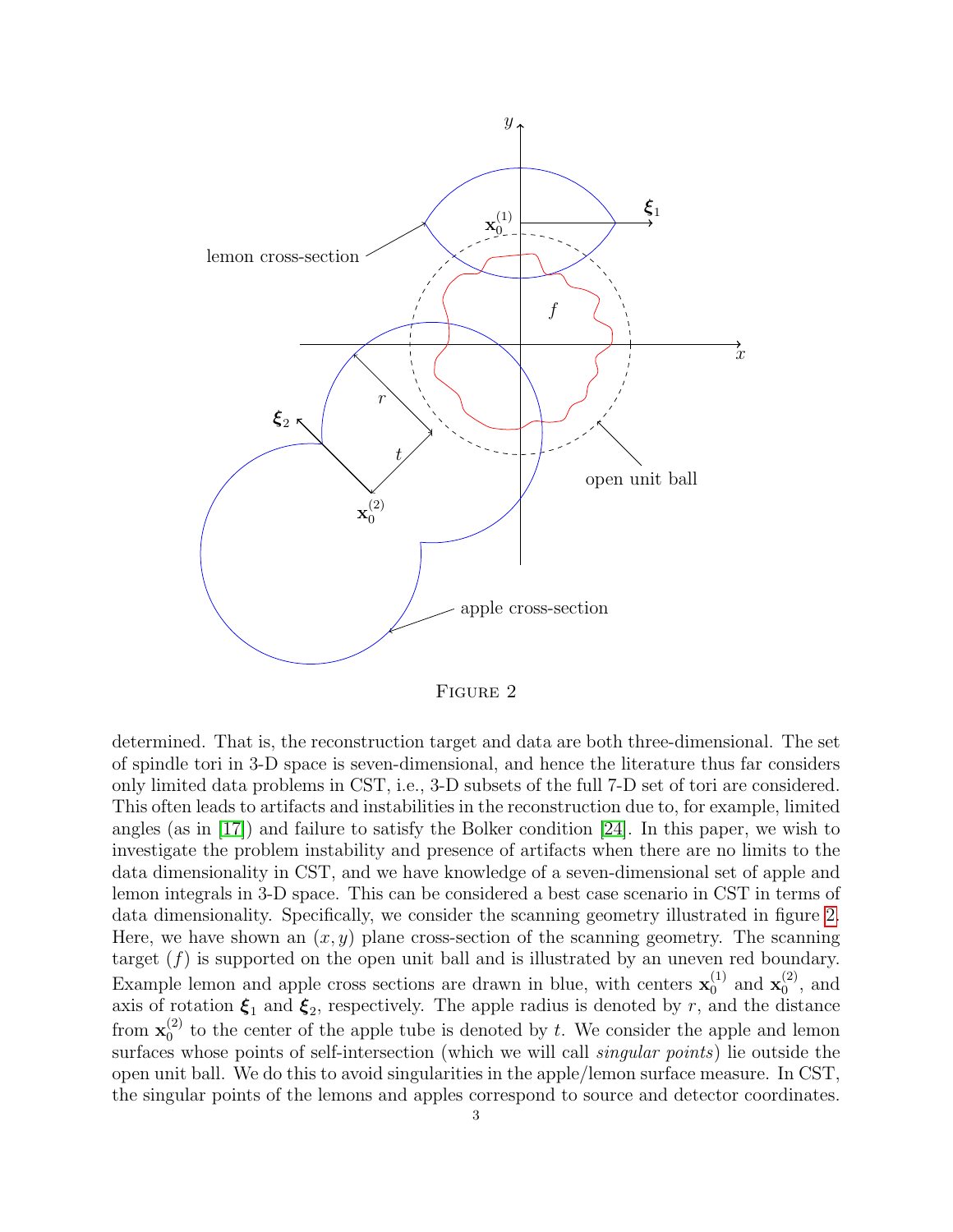So, in the context of CST, our geometry consists of all source and detector positions which lie outside the unit ball (this is a six-dimensional set). Additionally, we can vary the torus radius  $(r)$ , which in CST is equivalent to the photon energy [\[17\]](#page-28-5). Thus, in total, our data set is seven-dimensional.

Motivated by the geometry of figure [2,](#page-2-0) we introduce novel lemon and apple Radon transforms, which map f to its integrals over seven-dimensional sets of apple and lemon surfaces. Our main theorem proves that the lemon and apple transforms are elliptic FIO which satisfy the Bolker condition. Additionally, we consider the practical applications of our theory to other scanning geometries from the literature. Specifically, we consider the scanning geometry of [\[27\]](#page-28-10), which is designed for use in airport baggage screening, and discuss the microlocal properties of lemon and apple transforms which induce translation on the scanning target.

The remainder of this paper is organized as follows. In section [2,](#page-3-0) we give some preliminary definitions and theorems that will be used in our analysis. In section [3,](#page-6-0) we introduce novel lemon and apple transforms, which map compactly supported  $L^2$  functions to their integrals over seven-dimensional sets of lemon and apple surfaces, respectively, as pictured in figure [2.](#page-2-0) Here we prove our main theorem, which shows that the lemon and apple transforms are elliptic FIO which satisfy the Bolker condition. In section [4,](#page-19-0) we consider a practical scanning geometry in CST, first introduced in [\[27\]](#page-28-10), and discuss the artifacts in lemon and apple integral reconstructions when the axis of revolution of the lemons\apples is fixed, and the target function undergoes a 2-D translation.

# 2. Definitions and preliminary theorems

<span id="page-3-0"></span>We next provide some notation and definitions. Let X and Y be open subsets of  $\mathbb{R}^n$ . Let  $\mathcal{D}(X)$  be the space of smooth functions compactly supported on X with the standard topology and let  $\mathcal{D}'(X)$  denote its dual space, the vector space of distributions on X. Let  $\mathcal{E}(X)$  be the space of all smooth functions on X with the standard topology and let  $\mathcal{E}'(X)$ denote its dual space, the vector space of distributions with compact support contained in X. Finally, let  $\mathcal{S}(\mathbb{R}^n)$  be the space of Schwartz functions, that are rapidly decreasing at  $\infty$ along with all derivatives. See [\[19\]](#page-28-11) for more information.

For a function f in the Schwartz space  $\mathcal{S}(\mathbb{R}^n)$  or in  $L^2(\mathbb{R}^n)$ , we use  $\mathcal{F}f$  and  $\mathcal{F}^{-1}f$  to denote the Fourier transform and inverse Fourier transform of  $f$ , respectively (see [\[6,](#page-27-5) Definition 7.1.1]). Note that  $\mathcal{F}^{-1}\mathcal{F}f(\mathbf{x}) = \frac{1}{(2\pi)^n} \int_{\mathbf{y}\in\mathbb{R}^n} \int_{\mathbf{z}\in\mathbb{R}^n} \exp((\mathbf{x}-\mathbf{z})\cdot \mathbf{y}) f(\mathbf{z}) d\mathbf{z} d\mathbf{y}$ .

We use the standard multi-index notation: if  $\alpha = (\alpha_1, \alpha_2, \ldots, \alpha_n) \in \{0, 1, 2, \ldots\}^n$  is a multi-index and f is a function on  $\mathbb{R}^n$ , then

$$
\partial^{\alpha} f = \left(\frac{\partial}{\partial x_1}\right)^{\alpha_1} \left(\frac{\partial}{\partial x_2}\right)^{\alpha_2} \cdots \left(\frac{\partial}{\partial x_n}\right)^{\alpha_n} f.
$$

If f is a function of  $(\mathbf{y}, \mathbf{x}, \mathbf{s})$  then  $\partial_{\mathbf{y}}^{\alpha} f$  and  $\partial_{\mathbf{s}}^{\alpha} f$  are defined similarly.

We identify cotangent spaces on Euclidean spaces with the underlying Euclidean spaces, so we identify  $T^*(X)$  with  $X \times \mathbb{R}^n$ .

If  $\phi$  is a function of  $(\mathbf{y}, \mathbf{x}, \mathbf{s}) \in Y \times X \times \mathbb{R}^N$  then we define  $d_{\mathbf{y}} \phi = \begin{pmatrix} \frac{\partial \phi}{\partial m} & \frac{\partial \phi}{\partial m} \end{pmatrix}$  $\frac{\partial \phi}{\partial y_1}, \frac{\partial \phi}{\partial y_2}$  $\frac{\partial \phi}{\partial y_2}, \cdots, \frac{\partial \phi}{\partial y_n}$  $\partial y_n$  $\big)$ , and  $d_{\mathbf{x}}\phi$  and  $d_{\mathbf{s}}\phi$  are defined similarly. We let  $d\phi = (d_{\mathbf{y}}\phi, d_{\mathbf{x}}\phi, d_{\mathbf{s}}\phi)$ .

We use the convenient notation that if  $A \subset \mathbb{R}^m$ , then  $A = A \setminus \{0\}.$ 

The singularities of a function and the directions in which they occur are described by the wavefront set [\[4,](#page-27-6) page 16]: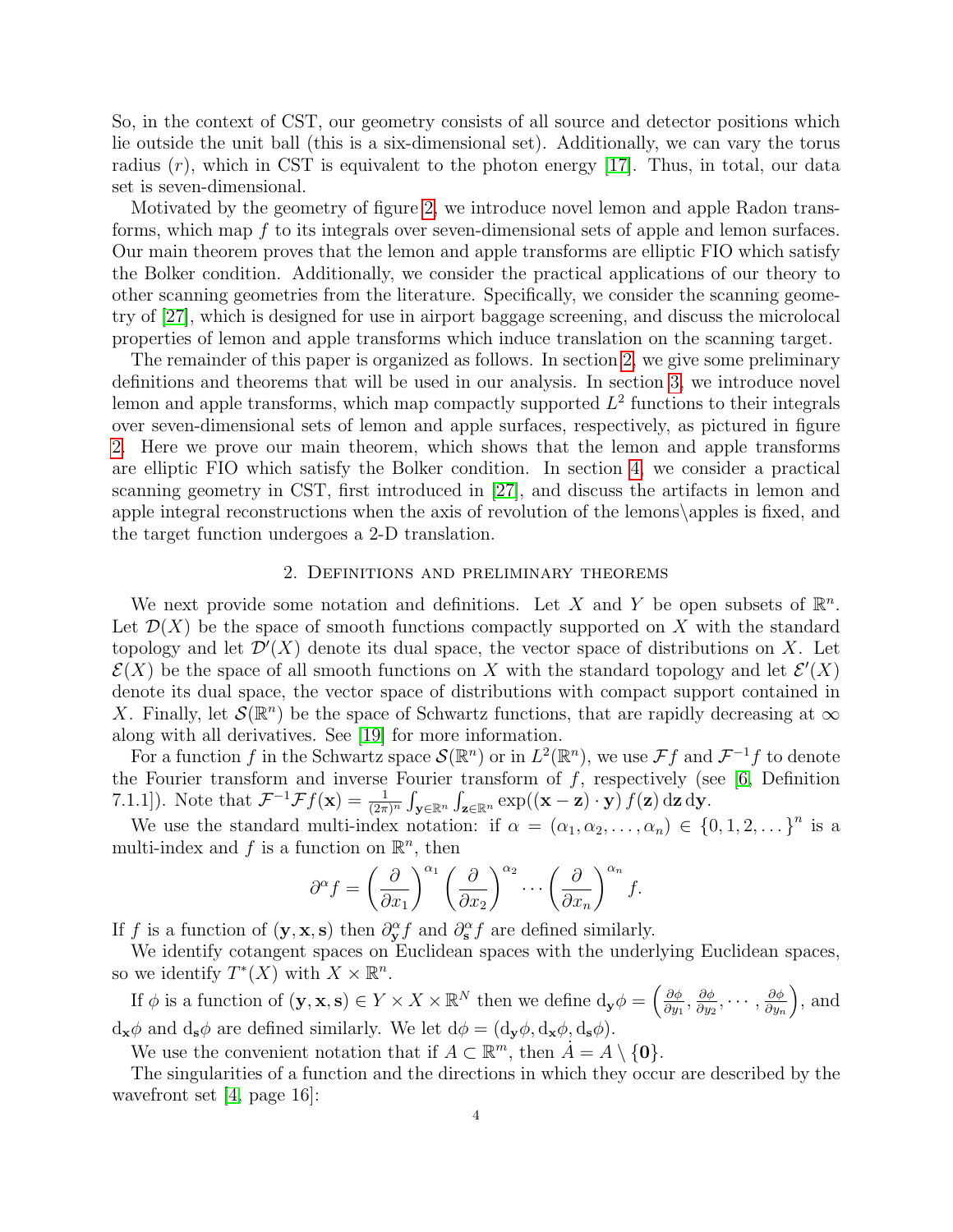**Definition 2.1.** Let X Let an open subset of  $\mathbb{R}^n$  and let f be a distribution in  $\mathcal{D}'(X)$ . Let  $(\mathbf{x}_0, \boldsymbol{\xi}_0) \in X \times \mathbb{R}^n$ . Then f is smooth at  $\mathbf{x}_0$  in direction  $\boldsymbol{\xi}_0$  if there exists a neighborhood U of  $\mathbf{x}_0$  and V of  $\xi_0$  such that for every  $\phi \in \mathcal{D}(U)$  and  $N \in \mathbb{R}$  there exists a constant  $C_N$  such that for all  $\xi \in V$ ,

(2.1) 
$$
|\mathcal{F}(\phi f)(\lambda \boldsymbol{\xi})| \leq C_N (1+|\lambda|)^{-N}.
$$

The pair  $(\mathbf{x}_0, \boldsymbol{\xi}_0)$  is in the *wavefront set*,  $WF(f)$ , if f is not smooth at  $\mathbf{x}_0$  in direction  $\boldsymbol{\xi}_0$ .

This definition follows the intuitive idea that the elements of  $WF(f)$  are the point–normal vector pairs above points of X at which f has singularities. For example, if f is the characteristic function of the unit ball in  $\mathbb{R}^3$ , then its wavefront set is  $WF(f) = \{(\mathbf{x}, t\mathbf{x}) : \mathbf{x} \in$  $S^2, t \neq 0$ , the set of points on a sphere paired with the corresponding normal vectors to the sphere.

The wavefront set of a distribution on  $X$  is normally defined as a subset the cotangent bundle  $T^*(X)$  so it is invariant under diffeomorphisms, but we do not need this invariance, so we will continue to identify  $T^*(X) = X \times \mathbb{R}^n$  and consider  $WF(f)$  as a subset of  $X \times \mathbb{R}^n$ .

**Definition 2.2** ([\[6,](#page-27-5) Definition 7.8.1]). We define  $S^{m}(Y \times X \times \mathbb{R}^{N})$  to be the set of  $a \in$  $\mathcal{E}(Y \times X \times \mathbb{R}^N)$  such that for every compact set  $K \subset Y \times X$  and all multi-indices  $\alpha, \beta, \gamma$ the bound

$$
\left|\partial_{\mathbf{y}}^{\gamma}\partial_{\mathbf{x}}^{\beta}\partial_{\sigma}^{\alpha}a(\mathbf{y},\mathbf{x},\sigma)\right|\leq C_{K,\alpha,\beta,\gamma}(1+\|\sigma\|)^{m-|\alpha|},\quad(\mathbf{y},\mathbf{x})\in K,\ \sigma\in\mathbb{R}^{N},
$$

holds for some constant  $C_{K,\alpha,\beta,\gamma} > 0$ .

The elements of  $S<sup>m</sup>$  are called *symbols* of order m. Note that these symbols are sometimes denoted  $S^m_{1,0}$ . The symbol  $a \in S^m(Y, X, \mathbb{R}^N)$  is *elliptic* if for each compact set  $K \subset Y \times X$ , there is a  $C_K > 0$  and  $M > 0$  such that

(2.2) 
$$
|a(\mathbf{y}, \mathbf{x}, \boldsymbol{\sigma})| \ge C_K (1 + ||\boldsymbol{\sigma}||)^m, \quad (\mathbf{y}, \mathbf{x}) \in K, \ ||\boldsymbol{\sigma}|| \ge M.
$$

**Definition 2.3** ([\[7,](#page-27-7) Definition 21.2.15]). A function  $\phi = \phi(\mathbf{y}, \mathbf{x}, \sigma) \in \mathcal{E}(Y \times X \times \mathbb{R}^N)$  is a phase function if  $\phi(\mathbf{y}, \mathbf{x}, \lambda \boldsymbol{\sigma}) = \lambda \phi(\mathbf{y}, \mathbf{x}, \boldsymbol{\sigma})$ ,  $\forall \lambda > 0$  and  $d\phi$  is nowhere zero. The critical set of  $\phi$  is

$$
\Sigma_{\phi} = \{ (\mathbf{y}, \mathbf{x}, \sigma) \in Y \times X \times \mathbb{R}^{N} : d_{\sigma} \phi = 0 \}.
$$

A phase function is *clean* if the critical set  $\Sigma_{\phi} = \{(\mathbf{y}, \mathbf{x}, \sigma) : d_{\sigma} \phi(\mathbf{y}, \mathbf{x}, \sigma) = 0\}$  is a smooth manifold with tangent space defined as the kernel of  $d(d_{\sigma}\phi)$  on  $\Sigma_{\phi}$ . Here, the derivative d is applied component-wise to the vector-valued function  $d_{\sigma}\phi$ . So,  $d(d_{\sigma}\phi)$  is treated as a Jacobian matrix of dimensions  $N \times (2n + N)$ .

By the Constant Rank Theorem the requirement for a phase function to be clean is satisfied if  $d(d_{\sigma}\phi)$  has constant rank.

**Definition 2.4** ([\[7,](#page-27-7) Definition 21.2.15] and [\[8,](#page-27-8) section 25.2]). Let X and Y be open subsets of  $\mathbb{R}^n$ . Let  $\phi \in \mathcal{E}(Y \times X \times \mathbb{R}^N)$  be a clean phase function. In addition, we assume that  $\phi$ is nondegenerate in the following sense:

 $d_{\mathbf{x}}\phi$  and  $d_{\mathbf{x}}\phi$  are never zero on  $\Sigma_{\phi}$ .

The *canonical relation parametrized by*  $\phi$  is defined as

<span id="page-4-0"></span>(2.3) 
$$
\mathcal{C} = \{ ((\mathbf{y}, d_{\mathbf{y}}\phi(\mathbf{y}, \mathbf{x}, \boldsymbol{\sigma})); (\mathbf{x}, -d_{\mathbf{x}}\phi(\mathbf{y}, \mathbf{x}, \boldsymbol{\sigma}))) : (\mathbf{y}, \mathbf{x}, \boldsymbol{\sigma}) \in \Sigma_{\phi} \},
$$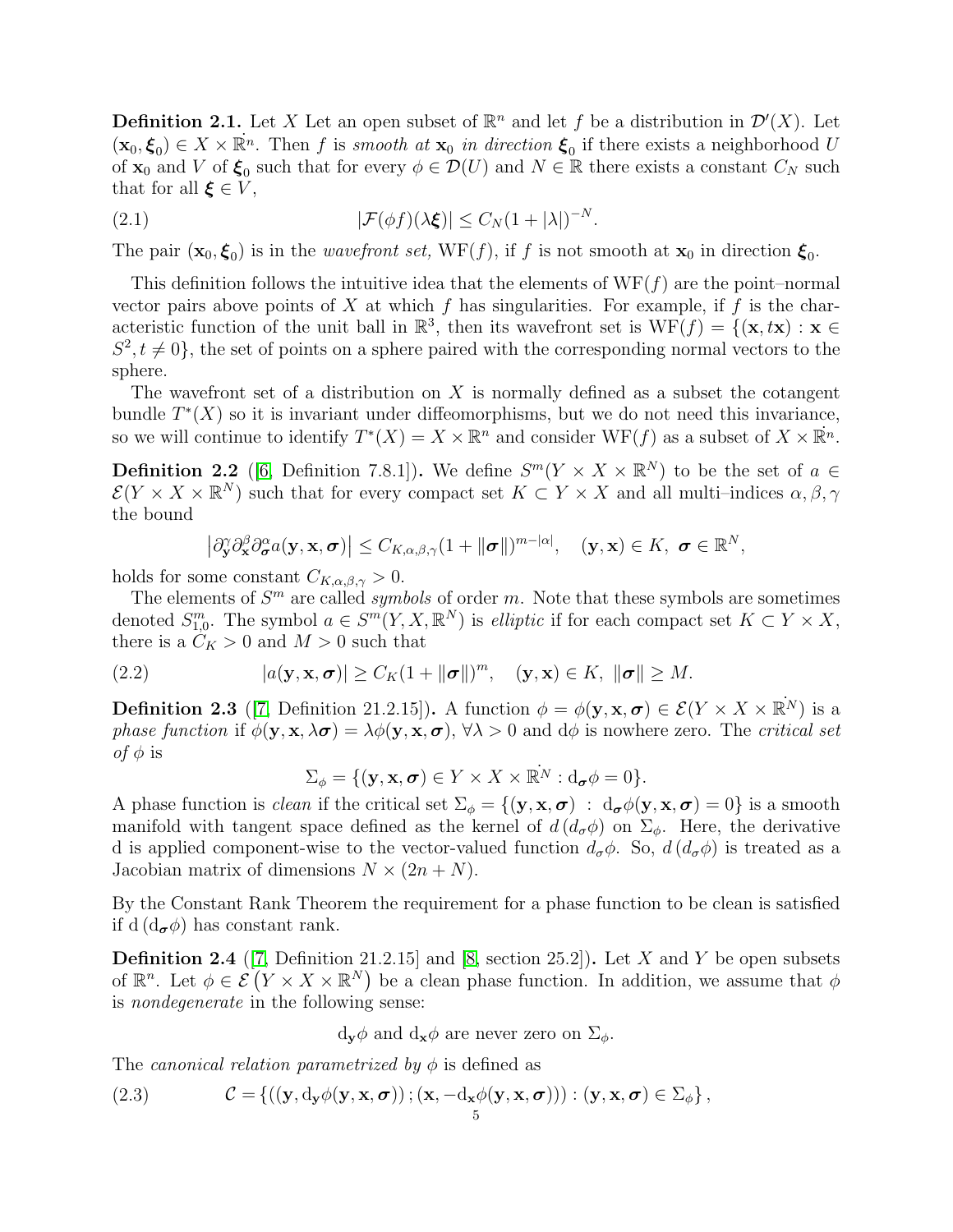<span id="page-5-0"></span>**Definition 2.5.** Let X and Y be open subsets of  $\mathbb{R}^n$ . Let an operator  $A : \mathcal{D}(X) \to$  $\mathcal{D}'(Y)$  be defined by the distribution kernel  $K_A \in \mathcal{D}'(X \times Y)$ , in the sense that  $Af(\mathbf{y}) =$  $\int_X K_A(\mathbf{x}, \mathbf{y}) f(\mathbf{x}) d\mathbf{x}$ . Then we call  $K_A$  the Schwartz kernel of A. A Fourier integral operator  $(FIO)$  of order  $m + N/2 - n/2$  is an operator  $A: \mathcal{D}(X) \to \mathcal{D}'(Y)$  with Schwartz kernel given by an oscillatory integral of the form

(2.4) 
$$
K_A(\mathbf{y}, \mathbf{x}) = \int_{\mathbb{R}^N} e^{i\phi(\mathbf{y}, \mathbf{x}, \boldsymbol{\sigma})} a(\mathbf{y}, \mathbf{x}, \boldsymbol{\sigma}) d\boldsymbol{\sigma},
$$

where  $\phi$  is a clean nondegenerate phase function and a is a symbol in  $S^m(Y \times X \times \mathbb{R}^N)$ . The canonical relation of A is the canonical relation of  $\phi$  defined in [\(2.3\)](#page-4-0).

The FIO A is *elliptic* if its symbol is elliptic.

.

This is a simplified version of the definition of FIO in [\[3,](#page-27-9) section 2.4] or [\[8,](#page-27-8) section 25.2] that is suitable for our purposes since our phase functions are global. Because we assume phase functions are nondegenerate, our FIO can be defined as maps from  $\mathcal{E}'(X)$  to  $\mathcal{D}'(Y)$ and sometimes on larger domains. For general information about FIOs, see [\[3,](#page-27-9) [8,](#page-27-8) [7\]](#page-27-7). For information about the Schwartz Kernel, see [\[6,](#page-27-5) Theorem 5.1.9].

Let X and Y be sets and let  $\Omega_1 \subset X$  and  $\Omega_2 \subset Y \times X$ . The composition  $\Omega_2 \circ \Omega_1$  and transpose  $\Omega_2^t$  of  $\Omega_2$  are defined

$$
\Omega_2 \circ \Omega_1 = \{ y \in Y : \exists x \in \Omega_1, (y, x) \in \Omega_2 \}
$$
  

$$
\Omega_2^t = \{ (x, y) : (y, x) \in \Omega_2 \}.
$$

The Hörmander-Sato Lemma provides the relationship between the wavefront set of distributions and their images under FIO.

**Theorem 2.6** ([\[6,](#page-27-5) Theorem 8.2.13]). Let  $f \in \mathcal{E}'(X)$  and let  $A : \mathcal{E}'(X) \to \mathcal{D}'(Y)$  be an FIO with canonical relation C. Then,  $WF(Af) \subset C \circ WF(f)$ .

**Definition 2.7.** Let  $\mathcal{C} \subset T^*(Y \times X)$  be the canonical relation associated to the FIO A:  $\mathcal{E}'(X) \to \mathcal{D}'(Y)$ . We let  $\Pi_L$  and  $\Pi_R$  denote the natural left- and right-projections of C, projecting onto the appropriate coordinates:  $\Pi_L : \mathcal{C} \to T^*(Y)$  and  $\Pi_R : \mathcal{C} \to T^*(X)$ .

Because  $\phi$  is nondegenerate, the projections do not map to the zero section.

Let A be an FIO with adjoint  $A^*$ . If A satisfies our next definition, then  $A^*A$  (or, if A does not map to  $\mathcal{E}'(Y)$ , then  $A^*\psi A$  for an appropriate cutoff  $\psi$ ) is a pseudodifferential operator [\[5,](#page-27-10) [15\]](#page-28-12).

**Definition 2.8.** Let  $A: \mathcal{E}'(X) \to \mathcal{D}'(Y)$  be a FIO with canonical relation C then A (or C) satisfies the *semi-global Bolker Condition* if the natural projection  $\Pi_L : \mathcal{C} \to T^*(Y)$  is an embedding (injective immersion).

**Theorem 2.9** (Sylvester's Determinant Theorem (SDT) [\[20,](#page-28-13) [21\]](#page-28-14)). Let A be an  $m \times n$  matrix, and B an  $n \times m$  matrix. Then

$$
det(I_{m\times m} + AB) = det(I_{n\times n} + BA).
$$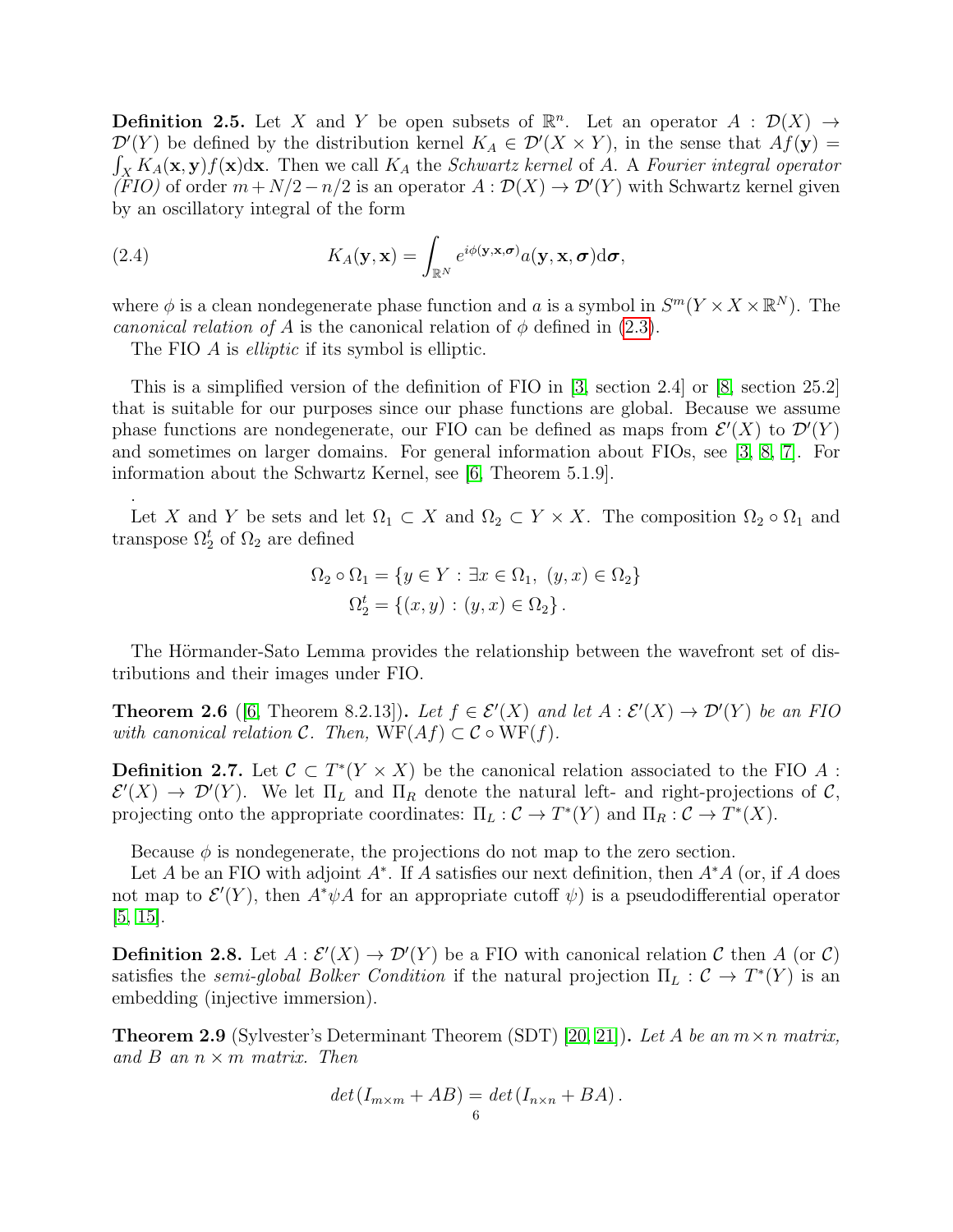#### <span id="page-6-0"></span>3. Analysis of seven-dimensional lemon and apple Radon transforms

In this section, we present a microlocal analysis of two new Radon transforms which map compactly supported  $L^2$  functions to their integrals over seven-dimensional sets of lemon and apple surfaces. First, we give the defining equations for the apple and lemon surfaces.

Spindle tori are described by their center,  $\mathbf{x}_0 \in \mathbb{R}^3$ , their axis of revolution, and parameters s and t;  $\sqrt{s}$  is the radius and t is the tube radius of the spindle torus. If  $\ell$  is a line through the origin parallel to the axis of revolution of a spindle torus, then for some  $\omega \in S^2$ , one can write

$$
\ell = \mathbb{R}\omega := \{\nu\omega : \nu \in \mathbb{R}\}
$$

and the axis of revolution of the torus is  $\mathbf{x}_0 + \ell$ . We will call this line  $\ell$  the directional axis of the spindle torus (equivalently, of the apple or lemon).

We will use rotation matrices to describe the directional axes of spindle tori. Let  $(\alpha, \beta) \in$  $[0, 2\pi] \times [0, \pi/2]$ . Then, we define

<span id="page-6-1"></span>(3.1)  
\n
$$
R = R(\alpha, \beta) = \begin{pmatrix}\n\cos \alpha & -\sin \alpha & 0 \\
\sin \alpha & \cos \alpha & 0 \\
0 & 0 & 1\n\end{pmatrix} \begin{pmatrix}\n1 & 0 & 0 \\
0 & \cos \beta & -\sin \beta \\
0 & \sin \beta & \cos \beta\n\end{pmatrix}
$$
\n
$$
= \begin{pmatrix}\n\cos \alpha & -\sin \alpha \cos \beta & \sin \alpha \sin \beta \\
\sin \alpha & \cos \alpha \cos \beta & -\cos \alpha \sin \beta \\
0 & \sin \beta & \cos \beta\n\end{pmatrix}.
$$

Let

(3.2) 
$$
\mathbf{x} = (x, y, z), \quad \mathbf{x}_0 = (x_0, y_0, z_0), \quad \mathbf{x}_T = \mathbf{x} - \mathbf{x}_0, \quad \mathbf{x}' = (x', y', z') = R^T(\alpha, \beta)\mathbf{x}_T
$$

and

(3.3) 
$$
h(t, \mathbf{x}_0; \mathbf{x}) = ||\mathbf{x}_T||^2 + t^2, \quad g(\alpha, \mathbf{x}_0, \beta; \mathbf{x}) = \sqrt{x'^2 + y'^2}.
$$

We now define

<span id="page-6-2"></span>(3.4) 
$$
\Psi_j(s, t, \mathbf{x}_0, \alpha, \beta; \mathbf{x}) := \left(\sqrt{x'^2 + y'^2} + (-1)^j t\right)^2 + z'^2 - s \n= h(t, \mathbf{x}_0; \mathbf{x}) + 2t(-1)^j g(\mathbf{x}_0, \alpha, \beta; \mathbf{x}) - s.
$$

and

(3.5) 
$$
T_j(s, t, \mathbf{x}_0, \alpha, \beta) = \{ \mathbf{x} \in B : \Psi_j(s, t, \mathbf{x}_0, \alpha, \beta; \mathbf{x}) = 0 \},
$$

for  $j = 1, 2$ .  $\Psi_1$  and  $\Psi_2$  are the defining equations for apple and lemon surfaces, respectively, and  $T_1$  and  $T_2$  are the intersections of apples and lemons with B. See figure [3](#page-7-0) for example 2-D cross sections of apples and lemons with the defining equations highlighted.

3.1. Definition of apple and lemon transforms. Throughout this paper, we let  $L_c^2(X)$ denote the set of  $L^2$  functions compactly supported on  $X \subset \mathbb{R}^3$ . Recall that the two points of intersection of the apple (resp. lemon) with its axis of revolution are called the singular points of the apple (resp. lemon). Note that the singular points are the points of intersection of the apple and lemon with the same parameters in  $Y$ , and they are singular points of both the apple and lemon. We will define the apple and lemon transforms on functions  $f \in L_c^2(X)$ ,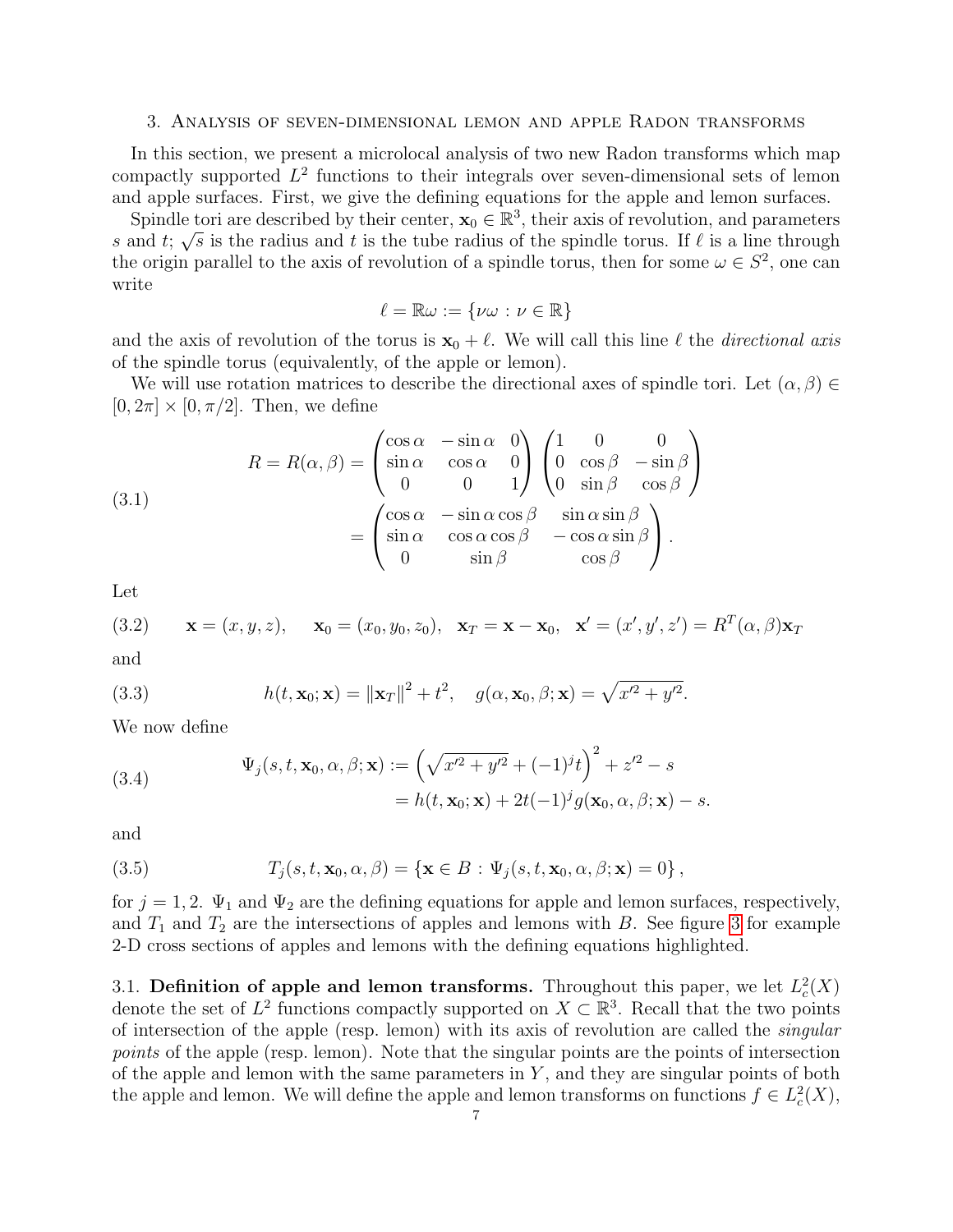<span id="page-7-0"></span>

FIGURE 3.  $(x, y)$  plane cross sections of the apple and lemon parts of a spindle torus when  $R = R(0, \frac{\pi}{2})$  $\frac{\pi}{2}$  (left) and  $R = R\left(\frac{\pi}{2}\right)$  $\frac{\pi}{2}$ ,  $\frac{\pi}{2}$  $(\frac{\pi}{2})$  (right),  $\mathbf{x}_0 = \mathbf{0}$ , and s and t vary between  $\frac{1}{2}$  and 7.

where  $X = B$  is the open unit ball in  $\mathbb{R}^3$ , and we will need to ensure that the singular points of the apple or lemon do not meet the closed unit ball,  $\overline{B}$ . For this reason, we define

<span id="page-7-2"></span>(3.6)  

$$
Y = \{(s, t, \mathbf{x}_0, \alpha, \beta) \in \mathbb{R}^2 \times \mathbb{R}^3 \times [0, 2\pi] \times [0, \pi/2]
$$

$$
: s > t^2, \{\mathbf{x}_0 \pm \sqrt{s - t^2} R(\alpha, \beta) \mathbf{e}_3\} \cap \overline{B} = \emptyset \},
$$

where  $\mathbf{e}_3 = (0, 0, 1)^T$  is the north pole. Note that every apple (for  $j = 1$ ) and lemon (for  $j = 2$ ) with singular points not meeting  $\overline{B}$  can be written  $T_i(s, t, \mathbf{x}_0, \alpha, \beta)$  for some  $(s, t, \mathbf{x}_0, \alpha, \beta) \in Y$  because all directional axes are generated by the map

<span id="page-7-1"></span>(3.7) 
$$
[0,2\pi] \times [0,\pi/2] \ni (\alpha,\beta) \mapsto \mathbb{R}R(\alpha,\beta)e_3.
$$

<span id="page-7-4"></span>Remark 3.1. This map [\(3.7\)](#page-7-1) from  $(\alpha, \beta)$  to directional axes is not injective for  $\beta = 0, \pi/2$ . Therefore, we cannot use  $[0, 2\pi] \times [0, \pi/2]$  to parameterize direction axes, as it would cause issue later in the proofs of our main theorems. Furthermore, our parameter space  $Y$  in  $(3.6)$ is not a manifold without boundary because  $[0, \pi/2]$  is not a manifold without boundary. Note that we are identifying 0 and  $2\pi$  to transform  $[0, 2\pi]$  to the manifold  $S^1$ .

At the start of the proof of Theorem [3.2,](#page-8-0) we will define a parameter set for spindle tori that is a manifold without boundary for which the map to spindle tori (with singular points outside  $B$ ) is bijective. These properties are required to use the standard microlocal analysis of Radon transforms (e.g., see [\[5\]](#page-27-10)). However, we will parameterize spindle tori using Y when appropriate.

We define the Radon transforms which take the integrals of f over apple  $(j = 1)$  and lemon  $(j = 2)$  surfaces

<span id="page-7-3"></span>(3.8)  
\n
$$
\mathcal{R}_j f(s, t, \mathbf{x}_0, \alpha, \beta) = \int_X \|\nabla_{\mathbf{x}} \Psi_j\| \delta \left(\Psi_j(s, t, \mathbf{x}_0, \alpha, \beta; \mathbf{x})\right) f(\mathbf{x}) d\mathbf{x}
$$
\n
$$
= \int_{-\infty}^{\infty} \int_X \|\nabla_{\mathbf{x}} \Psi_j\| e^{\sigma \Psi_j(s, t, \mathbf{x}_0, \alpha, \beta; \mathbf{x})} f(\mathbf{x}) d\mathbf{x} d\sigma,
$$

and we let

$$
\mathcal{A}f=\mathcal{R}_1f, \qquad \mathcal{L}f=\mathcal{R}_2f
$$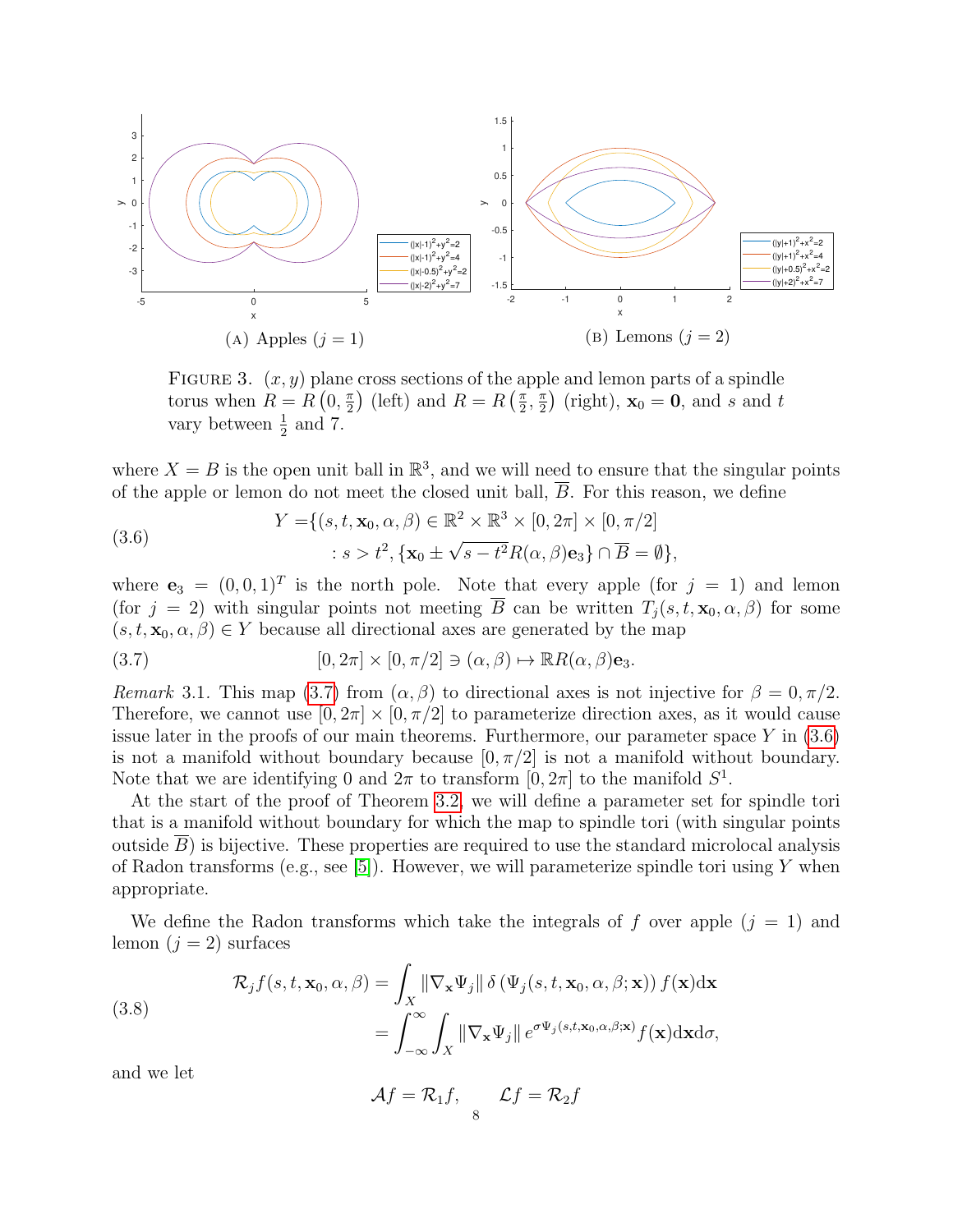where A is called the *apple transform*, and  $\mathcal L$  is the *lemon transform*.

Here, we will assume the gradient of a scalar valued function is a column vector, as are elements of  $\mathbb{R}^n$ .

To ensure that  $T_i(s, t, \mathbf{x}_0, \alpha, \beta)$  is a smooth manifold and that the weight  $\|\nabla_{\mathbf{x}}\Psi_i\|$  in [\(3.8\)](#page-7-3) is defined, we have defined  $Y$  so that it includes only the apple and lemon surfaces whose singular points do not intersect  $X = B$ . This way, in the integrals of [\(3.8\)](#page-7-3), we stay away from the singular points of the apples and lemons, and any singularities in the FIO amplitudes and phases. Strictly speaking, one would add a smooth cutoff to the symbol which is zero close to the central axis of the spindle tori, as in [\[26,](#page-28-15) Lemma 3.3], so the amplitude is smooth everywhere and the phase is smooth near the support of the amplitude. However, we do not go into such technicalities here.

Now that the apple and lemon transforms are defined we present a separate microlocal analysis of each transform in the following sections.

3.2. Microlocal properties of  $\mathcal{A}$ ; the  $j = 1$  case. Here we discuss the microlocal properties of the apple transform  $\mathcal A$ . Our first theorem proves that  $\mathcal A$  is an elliptic FIO.

<span id="page-8-0"></span>**Theorem 3.2.** The apple transform  $A = \mathcal{R}_1$  of [\(3.8\)](#page-7-3) is an elliptic FIO order -2 from domain  $\mathcal{E}'(B)$  to  $\mathcal{D}'(Y)$ .

*Proof.* To analyze  $\mathcal A$  as an FIO, we need to parametrize apples using a manifold without boundary, as discussed in Remark [3.1.](#page-7-4) However, Y cannot be used, since it is not a manifold without boundary since  $[0, \pi/2]$  has boundary points  $0, \pi/2$ . To get around this, we first parametrize all spindle tori in a global way as a manifold without boundary. This is required to use the theory of Radon transforms as FIO [\[5\]](#page-27-10). To define this manifold, we parametrize spindle tori by points  $\mathbf{y} = (s, t, \mathbf{x}_0, \ell)$ , as discussed at the start of this section, where  $\sqrt{s}$  is spindle tori by points  $\mathbf{y} = (s, t, \mathbf{x}_0, \ell)$ , as discussed at the start of this section, where  $\sqrt{s}$  is the radius, t is the tube radius of the spindle torus,  $x_0$  is its center, and  $\ell$  is the directional axis. Recall that the directional axis of a spindle torus is the line through the origin in  $\mathbb{R}^3$ , which is parallel to the axis of revolution of the torus,  $x_0 + \ell$ . The set of lines through the origin in  $\mathbb{R}^3$  is denoted  $\mathbb{RP}^2$  and is called the two-dimensional real projective space.

We let  $\widetilde{Y}$  be the set of  $y = (s, t, x_0, \ell)$  such that the singular points of the spindle torus parameterized by y do not meet  $\overline{B}$ . Then,  $\widetilde{Y}$  is a manifold without boundary that parameterizes all apples  $(j = 1)$  and all lemons  $(j = 2)$  the singular points of which do not meet  $\overline{B}$ by the map

<span id="page-8-1"></span>(3.9)  
\n
$$
Y \ni (s, t, \mathbf{x}_0, \ell) \mapsto T_j(s, t, \mathbf{x}_0, \alpha, \beta)
$$
\n
$$
\text{when } (\alpha, \beta) \text{ is chosen so that}
$$
\n
$$
\ell = \mathbb{R}R(\alpha, \beta)\mathbf{e}_3.
$$

Note that the map in [\(3.9\)](#page-8-1) and  $Af$  are well-defined on  $\widetilde{Y}$  because the spindle torus and its measure are the same no matter which  $(\alpha, \beta)$  one chooses that satisfies  $\ell = \mathbb{R}R(\alpha, \beta)e_3$ . This is true by rotation invariance of the spindle torus about its axis of revolution,  $\mathbf{x}_0 + \ell$ and rotation invariance of the integral over the torus. Furthermore, every spindle torus is described by a unique  $(s, t, \mathbf{x}_0, \ell)$ .

To get local coordinates on  $\widetilde{Y}$ , we need to specify local coordinates on  $\mathbb{RP}^2$ , since  $(s, t, \mathbf{x}_0)$ are already coordinates. We choose a vertical axis and let  $e_3$  be the unit vector pointing in the positive direction along that axis. Then, we let  $e_1$  and  $e_2$  be orthogonal unit vectors so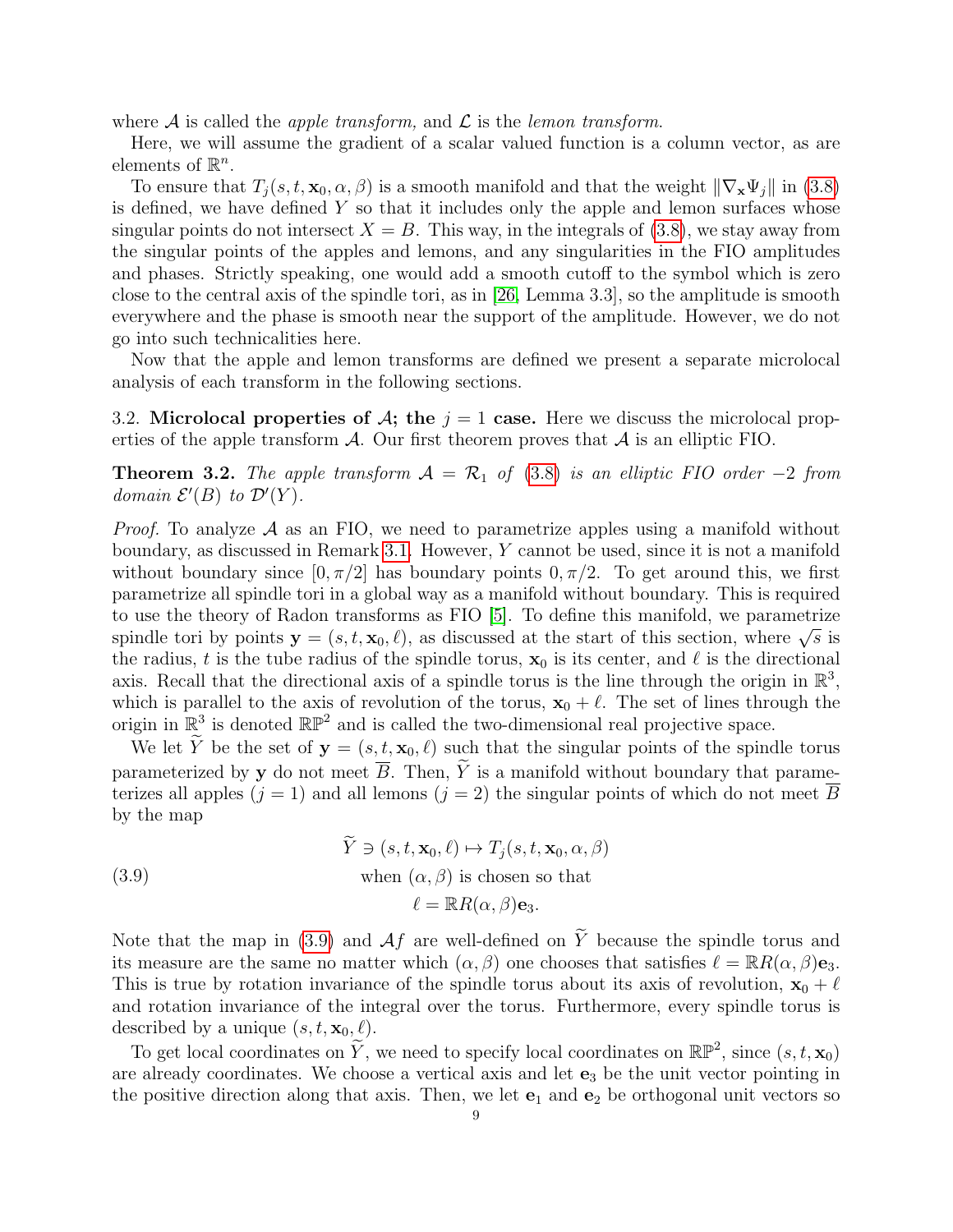$(e_1, e_2, e_3)$  form a right-hand coordinate system in  $\mathbb{R}^3$ . Now, we define the domain of the coordinate map

<span id="page-9-2"></span>(3.10) 
$$
Y' = \{(s, t, \mathbf{x}_0, \alpha, \beta) \in Y : \beta \in (0, \pi/2)\}.
$$

Then, local coordinates on  $\widetilde{Y}$  are given by

<span id="page-9-1"></span>(3.11) 
$$
Y' \ni (s, t, \mathbf{x}_0, \alpha, \beta) \mapsto (s, t, \mathbf{x}_0, \mathbb{R}R(\alpha, \beta)\mathbf{e}_3).
$$

For different choices of basis  $(e_1, e_2, e_3)$  on  $\mathbb{R}^3$  with vertical axis in direction of  $e_3$ , this coordinate map describes a coordinate chart on  $\widetilde{Y}$ .

We will work in these coordinates and use the notation  $(3.1)-(3.4)$  $(3.1)-(3.4)$  $(3.1)-(3.4)$ , and  $(3.8)$  for the rest of this section.

From [\(3.8\)](#page-7-3), the phase function of  $\mathcal{R}_1$  is

$$
\Phi_1(s, t, \mathbf{x}_0, \alpha, \beta; \mathbf{x}; \sigma) = \sigma \Psi_1(s, t, \mathbf{x}_0, \alpha, \beta; \mathbf{x}).
$$

We now show that  $\Phi_1$  is clean, non-degenerate and homogeneous in  $\sigma$  order 1, so that A satisfies the definition of FIO (see definition [2.5\)](#page-5-0).  $\Phi_1$  is trivially homogeneous order 1, since  $\Psi_1$  does not depend on  $\sigma$ . Note also,  $d_s\Phi_1 = -\sigma \neq 0$ , hence  $d\Phi_1, d_{\mathbf{y}}\Phi_1 \neq 0$ . The apple surfaces are smooth manifolds away from their singular points–the points which we do not consider. Hence  $\Phi_1$  is clean.

Let  $\mathbf{x}_0 = (x_0, y_0, z_0)$ , then we will let  $x'_{x_0}$  denote the partial derivative of  $x' = x'(\mathbf{x}_0, \alpha, \beta; \mathbf{x})$ with respect to  $x_0$  and define the other partial derivatives of  $x', y', z'$  analogously. Let

$$
R^{T} = \begin{pmatrix} \cos \alpha & \sin \alpha & 0\\ -\sin \alpha \cos \beta & \cos \alpha \cos \beta & \sin \beta\\ \sin \alpha \sin \beta & -\cos \alpha \sin \beta & \cos \beta \end{pmatrix} = \begin{pmatrix} r_{1} \\ r_{2} \\ r_{3} \end{pmatrix}
$$

have rows  $r_1, r_2, r_3$ . Then, we have

<span id="page-9-0"></span>
$$
\nabla_{\mathbf{x}_0} \Phi_1 = -2\sigma \left[ \mathbf{x}_T + \frac{t}{g} \left( x'_{x_0} x' + y'_{x_0} y', x'_{y_0} x' + y'_{y_0} y', x'_{z_0} x' + y'_{z_0} y' \right)^T \right]
$$
  
\n
$$
= -2\sigma \left( \mathbf{x}_T + \frac{t}{g} \left( \nabla_{\mathbf{x}_0} x', \nabla_{\mathbf{x}_0} y' \right) \binom{r_1}{r_2} \mathbf{x}_T \right)
$$
  
\n(3.12)  
\n
$$
= -2\sigma \left( I - \frac{t}{g} A \right) \mathbf{x}_T
$$
  
\n
$$
= -\sigma \nabla_{\mathbf{x}} \Psi_1
$$
  
\n
$$
= -d_{\mathbf{x}} \Phi_1,
$$

where

<span id="page-9-3"></span>(3.13) 
$$
A = (r_1^T, r_2^T) {r_1 \choose r_2}
$$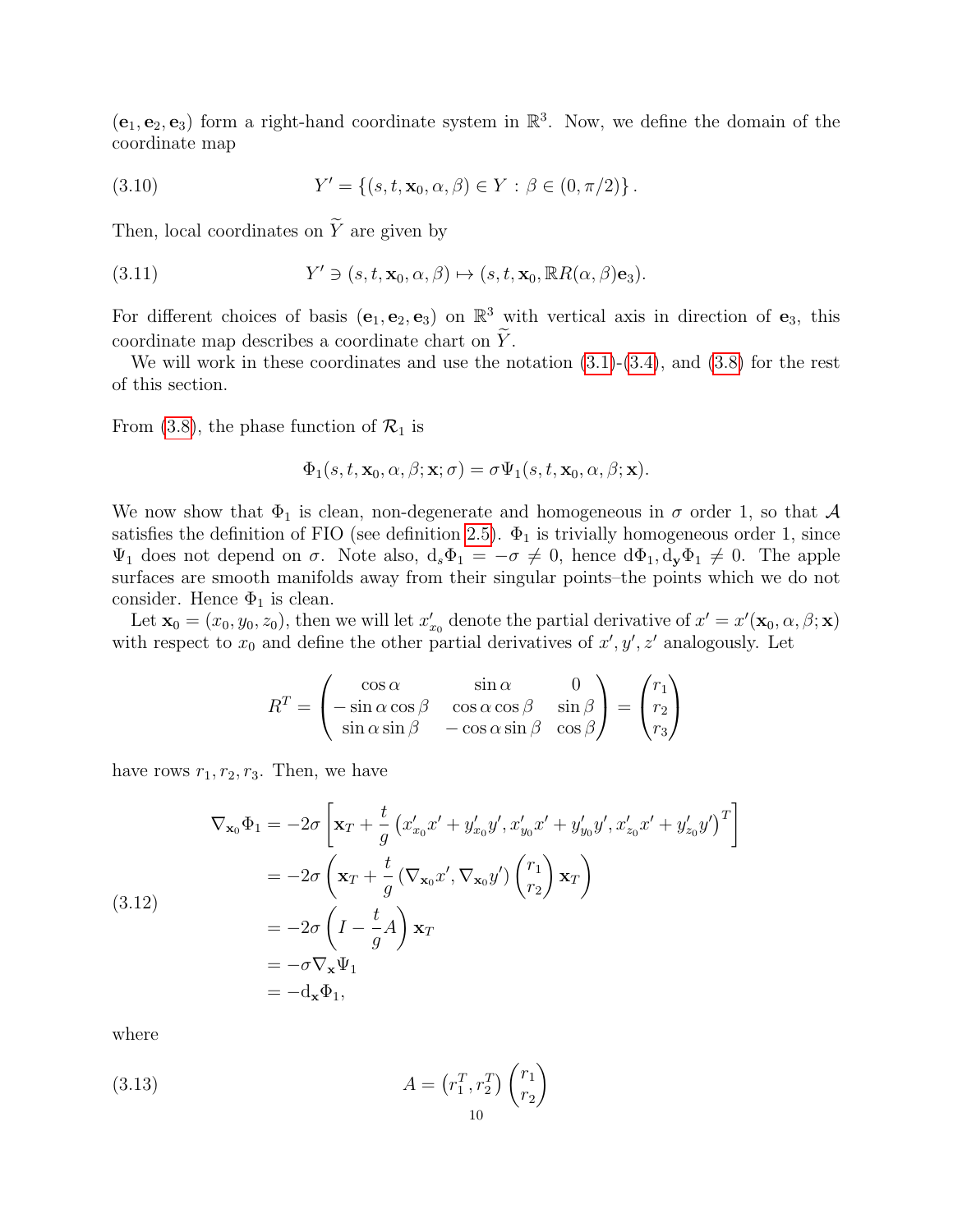is symmetric, idempotent (i.e.,  $A<sup>T</sup> = A$  and  $A<sup>2</sup> = A$ ) and, and I is the 3 × 3 identity matrix. We have

(3.14)  
\n
$$
\det \left( I - \frac{t}{g} A \right) = \det \left( I - \frac{t}{g} \left( r_1^T, r_2^T \right) \binom{r_1}{r_2} \right)
$$
\n
$$
= \det \left( I_{2 \times 2} - \frac{t}{g} \binom{r_1}{r_2} \left( r_1^T, r_2^T \right) \right), \text{ (by SDT)}
$$
\n
$$
= \det \left( I_{2 \times 2} - \frac{t}{g} I_{2 \times 2} \right)
$$
\n
$$
= \left( 1 - \frac{t}{g} \right)^2,
$$

which is zero if and only if  $t = g$ . Recall that we exclude the case  $g = 0$  since the singular points of apples parameterized by Y or Y do not meet  $\overline{B}$ .

If  $t \neq g$ , then  $\left(I - \frac{t}{g}\right)$  $(\frac{t}{g}A)$  is invertible and  $(I - \frac{t}{g})$  $\left(\frac{t}{g}A\right)\mathbf{x}_T = 0 \implies \mathbf{x}_T = 0$  but this would mean that the center of the apple,  $\mathbf{x}_0$ , is on the apple (equivalently,  $t^2 - s = 0$ ). However,  $s > t^2 > 0$  so this is not possible.

Now, we consider the case when  $t = g$ . Let  $C_t$  denote the cylinder of radius t with axis of revolution  $\{\mathbf{x}_0 + pR\mathbf{e}_3 : p \in \mathbb{R}\}\$ . If  $t = g$ , then **x** is in  $C_t$  and in Null $(I - A) = \text{span}(r_1^T, r_2^T)$ . Thus, if  $t = g$ , and  $(I - A)\mathbf{x}_T = 0$ , then  $\mathbf{x} \in {\mathbf{x}_0 + \text{span}(r_1^T, r_2^T)} \cap C_t$ . If  $\mathbf{x}$  is in the critical set of  $\Phi_1$  also (i.e., x lies on the torus parameterized by y) then s must be zero (i.e., the set of  $\Psi_1$  also (i.e., **x** nes on the torus parameterized by **y**) then *s* must be zero (i.e., the apple radius is zero), which we do not consider since  $\sqrt{s} > t > 0$ . Therefore,  $d_x \Phi_1 \neq 0$  and  $\Phi_1$  is nondegenerate.

The amplitude of  $A$  is

(3.15)  

$$
a_1(s, t, \mathbf{x}_0, \alpha, \beta; \mathbf{x}) = \|\nabla_{\mathbf{x}} \Psi_1(s, t, \mathbf{x}_0, \alpha, \beta; \mathbf{x})\|
$$

$$
= 2 \left( \mathbf{x}_T^T \left( I - \frac{t}{g} A \right)^T \left( I - \frac{t}{g} A \right) \mathbf{x}_T \right)^{\frac{1}{2}}
$$

by  $(3.12)$ . By the arguments of the last paragraph we can show that  $a_1$  is never zero, and hence  $a_1$  is an elliptic symbol. a is order zero since it is smooth, and does not depend on  $\sigma$ . Hence, A is an elliptic FIO order  $O(\mathcal{A}) = 0 + \frac{1}{2} - \frac{7}{2} = -2$ .

We now have our first main theorem which shows that  $A$  satisfies the semiglobal Bolker condition.

<span id="page-10-0"></span>**Theorem 3.3.** The left projection  $\Pi_L^{(1)}$  $\mathcal{L}_{L}^{(1)}$  of A is an injective immersion, and hence A satisfies the semiglobal Bolker condition from domain  $\mathcal{E}'(B)$  to  $\mathcal{D}'(Y)$ .

As the proof for Theorem [3.3](#page-10-0) is long, we split the proof into two subsections. We start with the immersion proof in the next section, and present proof of injectivity in the following section.

<span id="page-10-1"></span>3.2.1.  $\Pi_L^{(1)}$  *immersion proof.* Since being an immersion is a local property, we can check this at an arbitrary point  $(\mathbf{y}, \eta, \mathbf{x}, \xi)$  in the canonical relation of A. Let  $\ell$  be the direction axis of revolution of the apple parameterized by y. Choose a unit vector  $\mathbf{e}_3$  such that  $\ell$  is neither parallel nor perpendicular to  $e_3$ . Choose unit vectors  $e_1$  and  $e_2$  so that  $(e_1, e_2, e_3)$  makes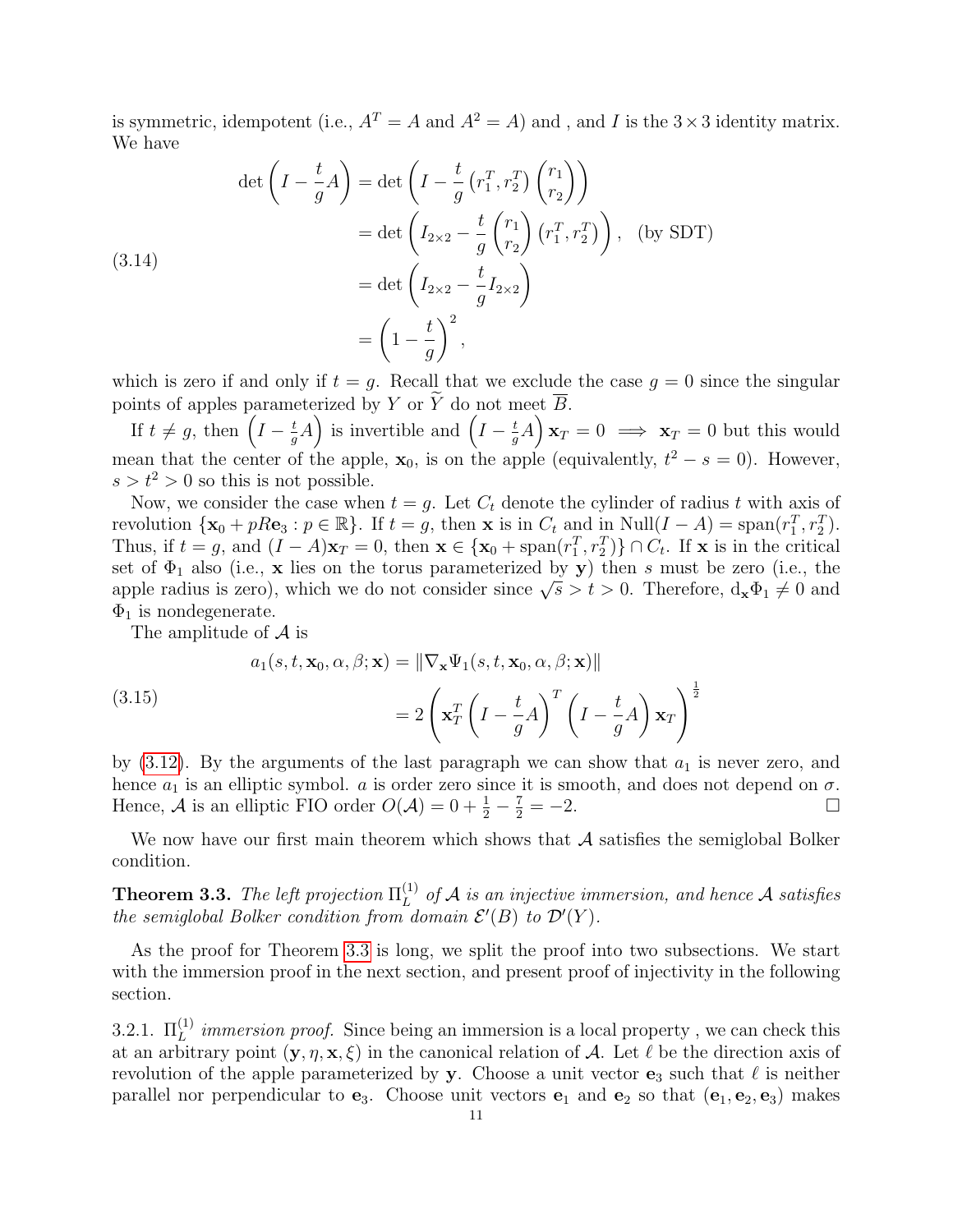up a right-hand coordinate system on  $\mathbb{R}^3$ . Use this coordinate system on  $\mathbb{R}^3$  to define the coordinate map  $(3.11)$  and the set Y' (see  $(3.10)$ ). Throughout this proof, the calculations are performed using this coordinate system.

First we calculate  $\Pi_L^{(1)}$ . We have the derivatives

$$
d_t \Phi_1 = 2\sigma(t - g), \qquad d_s \Phi_1 = -\sigma,
$$

(3.16) 
$$
\mathrm{d}_{\alpha} \Phi_1 = \frac{2\sigma t}{g} \mathbf{x}_T^T \left( r_{1\alpha}^T, r_{2\alpha}^T \right) \begin{pmatrix} r_1 \\ r_2 \end{pmatrix} \mathbf{x}_T,
$$

and

(3.17) 
$$
\mathrm{d}_{\beta} \Phi_1 = \frac{2\sigma t}{g} \mathbf{x}_T^T \left( r_{1\beta}^T, r_{2\beta}^T \right) \begin{pmatrix} r_1 \\ r_2 \end{pmatrix} \mathbf{x}_T,
$$

where  $r_{i\alpha}$  is the component-wise partial derivative of  $r_i$  with respect to  $\alpha$  (similarly for  $r_{i\beta}$ ). Let

$$
H = \{ \mathbf{x} \in \mathbb{R}^3 : \Psi_1(t^2, t, \mathbf{x}_0, \alpha, \beta; \mathbf{x}) = 0 \}
$$

be the horn torus with radius t and axis of revolution  $\mathbf{x}_0 + \mathbb{R}R(\alpha, \beta)\mathbf{e}_3$ , and let  $\tilde{H} = \{ \mathbf{x} \in \mathbb{R}^3 :$  $\Psi_1(t^2, t, \mathbf{x}_0, \alpha, \beta; \mathbf{x}) > 0$  be the exterior of H. Let  $\mathcal{D}_1 = \{(t, \mathbf{x}_0, \alpha, \beta; \mathbf{x}; \sigma) : \mathbf{x} \in \tilde{H}\}\times \mathbb{R}\setminus\{0\},\$ then the map

$$
\mathcal{D}_1 \ni (t, \mathbf{x}_0, \alpha, \beta; \mathbf{x}; \sigma) \mapsto (s, t, \mathbf{x}_0, \alpha, \beta; \mathbf{x}; d_s \Phi_1, d_t \Phi_1, d_\beta \Phi_1; \nabla_{\mathbf{x}_0} \Phi_1; \nabla_{\mathbf{x}} \Phi_1) \in \mathcal{C}_1
$$

where  $s = h - 2tg$  gives local coordinates on the canonical relation for  $A = \mathcal{R}_1$ .

In these coordinates, the left projection  $\Pi_L^{(1)} : \mathcal{D}_1 \to \Pi_L^{(1)}$  $L^{(1)}(\mathcal{D}_1)$  of A is defined

(3.18)

<span id="page-11-0"></span>
$$
\Pi_{L}^{(1)}(\sigma;t,\alpha,\beta,\mathbf{x}_{0};\mathbf{x}) = \left(\begin{array}{c} \frac{d_{s}\Phi_{1}}{-\sigma},t,\alpha,\beta,\mathbf{x}_{0},-2\sigma\mathbf{x}_{T}^{T}\left(I-\frac{t}{g}A\right),\frac{d_{t}\Phi_{1}}{2\sigma(t-g)},\\ \frac{2\sigma t}{g}\mathbf{x}_{T}^{T}\left(r_{1\alpha}^{T},r_{2\alpha}^{T}\right)\left(\begin{array}{c} r_{1}\\ r_{2} \end{array}\right)\mathbf{x}_{T},\frac{2\sigma t}{g}\mathbf{x}_{T}^{T}\left(r_{1\beta}^{T},r_{2\beta}^{T}\right)\left(\begin{array}{c} r_{1}\\ r_{2} \end{array}\right)\mathbf{x}_{T},\frac{h-2tg}{s} \right),
$$

where we have highlighted the derivatives of  $\Phi_1$  using under and overbraces. Also, we have rearranged the variables in [\(3.18\)](#page-11-0) to correspond to the order used in calculating the Jacobian matrix of  $\Pi_L^{(1)}$ :

(3.19) 
$$
D\Pi_L^{(1)} = \n\begin{bmatrix}\n\frac{d\sigma_1 dt, d\alpha_2 d\beta, D_{\mathbf{x}_0}}{d\sigma_1} & \n\frac{d\sigma_2 dt}{d\sigma_1} & \n\frac{d\sigma_3 dt}{d\sigma_2} & \n\frac{d\sigma_4}{d\sigma_1} & \n\frac{d\sigma_5}{d\sigma_1} & \n\frac{d\sigma_6}{d\sigma_1} & \n\frac{d\sigma_7}{d\sigma_2} & \n\frac{d\sigma_8}{d\sigma_1} & \n\frac{d\sigma_9}{d\sigma_1} & \n\frac{d\sigma_9}{d\sigma_2} & \n\frac{d\sigma_9}{d\sigma_3} & \n\frac{d\sigma_9}{d\sigma_4} & \n\frac{d\sigma_9}{d\sigma_5} & \n\frac{d\sigma_9}{d\sigma_6} & \n\frac{d\sigma_9}{d\sigma_7} & \n\frac{d\sigma_9}{d\sigma_8} & \n\frac{d\sigma_9}{d\sigma_8} & \n\frac{d\sigma_9}{d\sigma_8} & \n\frac{d\sigma_9}{d\sigma_8} & \n\frac{d\sigma_9}{d\sigma_8} & \n\frac{d\sigma_9}{d\sigma_8} & \n\frac{d\sigma_9}{d\sigma_8} & \n\frac{d\sigma_9}{d\sigma_8} & \n\frac{d\sigma_9}{d\sigma_8} & \n\frac{d\sigma_9}{d\sigma_8} & \n\frac{d\sigma_9}{d\sigma_8} & \n\frac{d\sigma_9}{d\sigma_8} & \n\frac{d\sigma_9}{d\sigma_8} & \n\frac{d\sigma_9}{d\sigma_8} & \n\frac{d\sigma_9}{d\sigma_8} & \n\frac{d\sigma_9}{d\sigma_8} & \n\frac{d\sigma_9}{d\sigma_8} & \n\frac{d\sigma_9}{d\sigma_8} & \n\frac{d\sigma_9}{d\sigma_8} & \n\frac{d\sigma_9}{d\sigma_8} & \n\frac{d\sigma_9}{d\sigma_8} & \n\frac{d\sigma_9}{d\sigma_8} & \n\frac{d\sigma_9}{d\sigma_8} & \n\frac{d\sigma_9}{d\sigma_8} & \n\frac{d\sigma_9}{d\
$$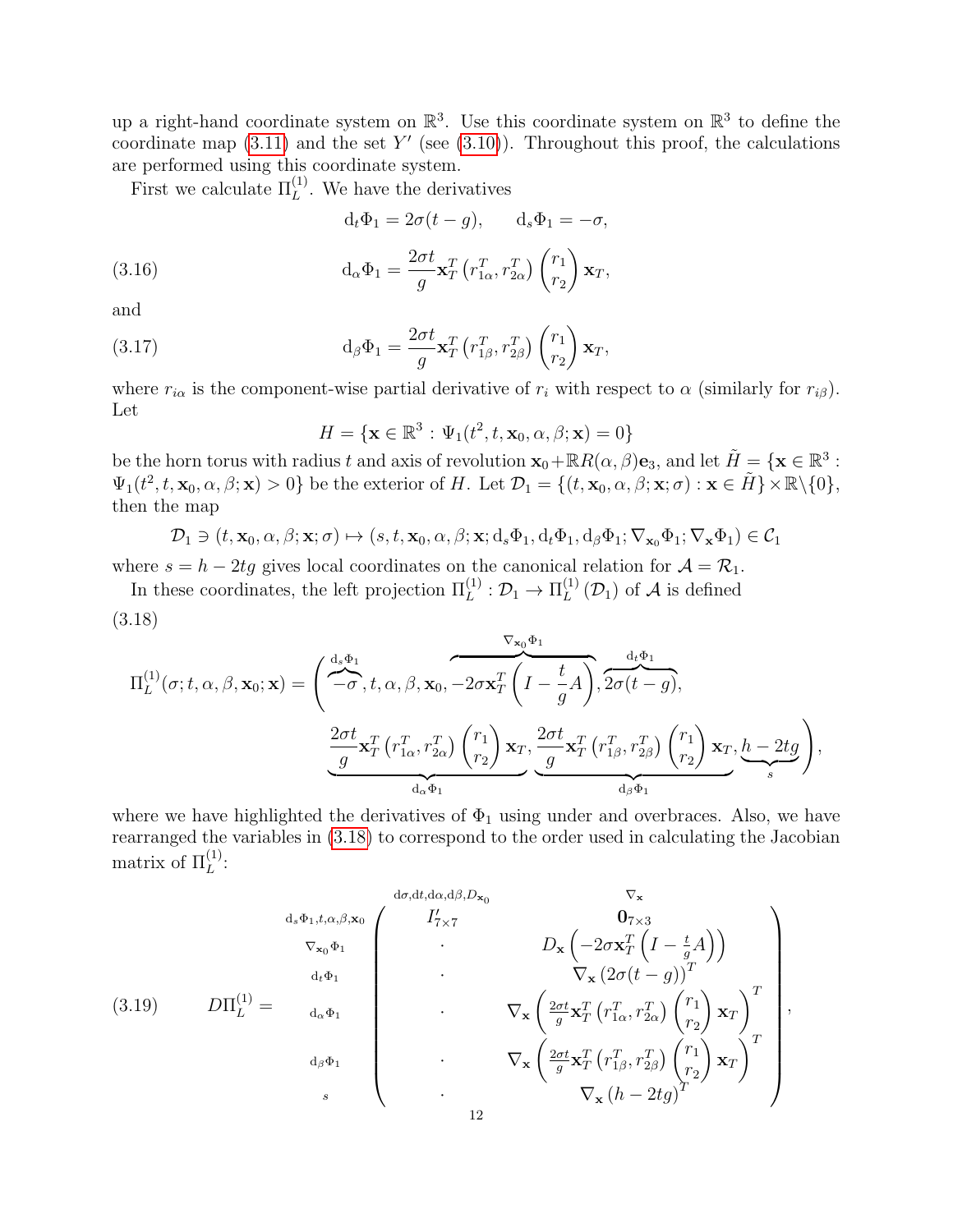where  $I'_{n \times n}$  is the  $n \times n$  identity matrix but with the first entry replaced by  $-1$ . Here we have highlighted the arguments of  $\Pi_L^{(1)}$  on the left-hand side of the matrix for  $D\Pi_L^{(1)}$  $L^{(1)}$ , and the order of derivatives is indicated above  $D\Pi_L^{(1)}$ <sup>(1)</sup>. The terms corresponding to  $\cdot$  in  $D\Pi_L^{(1)}$  $L^{(1)}$  are not important for our calculations, as they will be multiplied by zero in the calculation of the determinant of  $D\Pi_L^{(1)}$ <sup>(1)</sup>. We now find the derivatives in the right-hand column of  $D\Pi_L^{(1)}$ L and show that  $D\Pi_L^{(1)}$  $L^{(1)}$  is full rank.

Using the product rule and

$$
\nabla_{\mathbf{x}}\left(\frac{1}{g}\right) = -\frac{1}{g^3}A\mathbf{x}_T,
$$

we can calculate the Jacobian matrix

(3.20) 
$$
D_{\mathbf{x}}\left(-2\sigma\mathbf{x}_{T}^{T}\left(I-\frac{t}{g}A\right)\right) = -2\sigma I + 2\sigma\left(-\frac{t}{g^{3}}A\mathbf{x}_{T}\mathbf{x}_{T}^{T}A^{T} + \frac{t}{g}A\right) = -2\sigma\left(I - \frac{t}{g}A\left(I - \frac{1}{g^{2}}\mathbf{x}_{T}\mathbf{x}_{T}^{T}A^{T}\right)\right).
$$

Hence, using Sylvester's Determinant Theorem, it follows that

<span id="page-12-0"></span>(3.21)  
\n
$$
-\frac{1}{(2\sigma)^3} \det \left( D \left( -2\sigma \mathbf{x}_T^T \left( I - \frac{t}{g} A \right) \right) \right) = \det \left( I - \frac{t}{g} A \left( I - \frac{1}{g^2} \mathbf{x}_T \mathbf{x}_T^T A^T \right) \right)
$$
\n
$$
= \det \left( I - \frac{t}{g} \left( I - \frac{1}{g^2} \mathbf{x}_T \mathbf{x}_T^T A^T \right) A \right)
$$
\n
$$
= \det \left( I - \frac{t}{g} \left( I - \frac{1}{g^2} \mathbf{x}_T \mathbf{x}_T^T \right) A \right)
$$
\n
$$
= \det (I + C)
$$
\n
$$
= 1 + \text{tr}(C) + \frac{1}{2} \left( (\text{tr}(C))^2 - \text{tr}(C^2) \right) + \det(C),
$$

where we use SDT in the second step to reverse the matrix multiplication order, and the fact that A is symmetric idempotent in the third step to get  $A^T A = A^2 = A$ . Here  $C =$  $-\frac{t}{a}$  $\frac{t}{g}(I-B)A$ , where  $B=\frac{1}{g^2}$  $\frac{1}{g^2}\mathbf{x}_T\mathbf{x}_T^T.$ 

We now simplify [\(3.21\)](#page-12-0). First, we have the identities

(3.22) 
$$
\operatorname{tr}(A) = \operatorname{tr}\left(\left(r_1^T, r_2^T\right) \binom{r_1}{r_2}\right) = \operatorname{tr}\left(\binom{r_1}{r_2} \left(r_1^T, r_2^T\right)\right) = \operatorname{tr}\left(I_{2 \times 2}\right) = 2,
$$

(3.23) 
$$
\operatorname{tr}(AB) = \frac{1}{g^2} \operatorname{tr} (\mathbf{x}_T \mathbf{x}_T^T A) = \frac{1}{g^2} \operatorname{tr} (\mathbf{x}_T^T A \mathbf{x}_T) = \frac{\mathbf{x}_T^T A \mathbf{x}_T}{g^2} = 1,
$$

noting that  $\mathbf{x}_T^T A \mathbf{x}_T = g^2$ ,

$$
\text{tr}(BABA) = \frac{1}{g^4}\text{tr}\left(\mathbf{x}_T(\mathbf{x}_T^T A \mathbf{x}_T)\mathbf{x}_T^T A\right) = \frac{\mathbf{x}_T^T A \mathbf{x}_T}{g^4}\text{tr}\left(\mathbf{x}_T \mathbf{x}_T^T A\right) = \frac{(\mathbf{x}_T^T A \mathbf{x}_T)^2}{g^4} = 1,
$$

and

$$
tr(ABA) = tr(BA^2) = tr(BA) = 1.
$$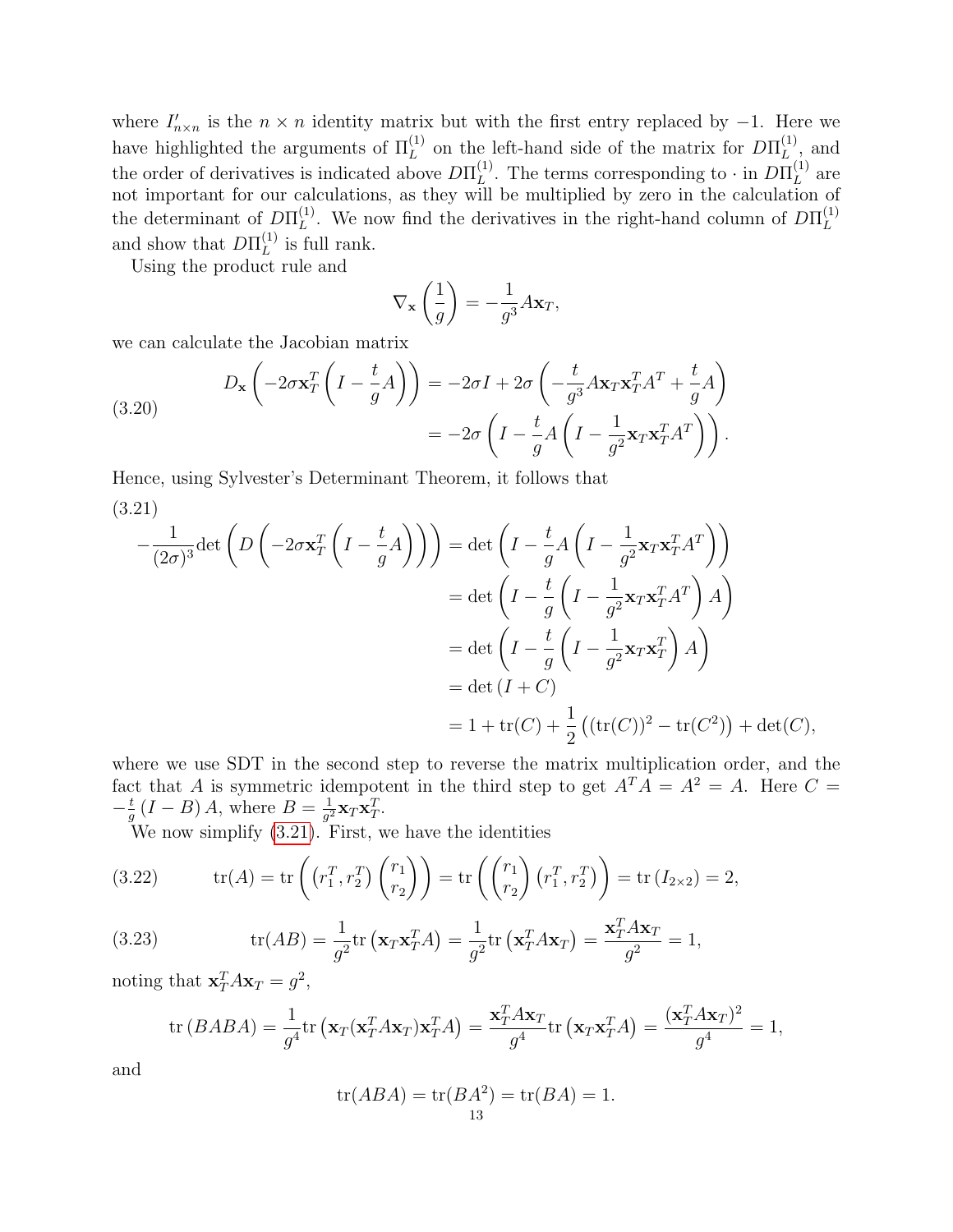Now

$$
\text{tr}(C) = -\frac{t}{g}\text{tr}(A - BA) = -\frac{t}{g}(\text{tr}(A) - \text{tr}(BA)) = -\frac{t}{g},
$$

and

$$
\frac{1}{2} \left( \text{tr}(C) \right)^2 - \text{tr}(C^2) = \frac{1}{2} \left[ \text{tr}(C)^2 - \frac{t^2}{g^2} \left( \text{tr}(BABA) - \text{tr}(ABA) - \text{tr}(BAA) + \text{tr}(A^2) \right) \right]
$$

$$
= \frac{t^2}{2g^2} \left[ 1 - (1 - 1 - 1 + 2) \right] = 0
$$

and

$$
\det(C) = -\frac{t^3}{g^3} \det(A) \det(I - B) = 0,
$$

since  $\det(A) = 0$ . Indeed  $0 \neq r_3^T \in Null(A)$ . Putting this together, we have

$$
\det\left(D\left(-2\sigma\mathbf{x}_T^T\left(I-\frac{t}{g}A\right)\right)\right) = -(2\sigma)^3\left(1-\frac{t}{g}\right),\,
$$

which is zero if and only if  $t = g$ . Hence, in the case when  $t \neq g$ ,  $D\Pi_L^{(1)}$  has full rank and  $\Pi_L^{(1)}$  $L^{(1)}$  is an immersion.

We now consider the case when  $t = g$ . In this case,  $\mathbf{x} = R\mathbf{x}_C + \mathbf{x}_0$ , where  $\mathbf{x}_C =$  $(t \cos \theta, t \sin \theta, z)^T$ , for some  $\theta \in [0, 2\pi]$  and  $z \in \mathbb{R}$ . That is, x lies on the cylinder of radius t, with axis of revolution  $\{x_0 + pR\mathbf{e}_3 : p \in \mathbb{R}\}.$ 

Under the assumption  $t = g$ , we show that the submatrix

(3.24) 
$$
M = d_{\alpha} \Phi_1 \left( \nabla_{\mathbf{x}} \left( \frac{\nabla_{\mathbf{x}} (2\sigma(t-g))}{g} \mathbf{x}_T \left( r_{1\alpha}^T, r_{2\alpha}^T \right) \begin{pmatrix} r_1 \\ r_2 \end{pmatrix} \mathbf{x}_T \right)^T
$$
\n
$$
\nabla_{\mathbf{x}} (h - 2tg)^T
$$

of  $D\Pi^{(1)}_L$  $L^{(1)}$  is invertible. Using the product rule and

$$
\nabla_{\mathbf{x}}(g^{i}) = \frac{i}{2}g^{i-2}\nabla_{\mathbf{x}}(x^{2} + y^{2}) = ig^{i-2}A\mathbf{x}_{T},
$$

for  $i \in \mathbb{Z}$ , we have

(3.25) 
$$
M = d_{\alpha} \Phi_1 \left( 2\sigma \left[ \frac{2t}{g} \left( r_{1\alpha}^T, r_{2\alpha}^T \right) \binom{r_1}{r_2} \mathbf{x}_T - \frac{t}{g^3} \left( \mathbf{x}_T^T \left( r_{1\alpha}^T, r_{2\alpha}^T \right) \binom{r_1}{r_2} \mathbf{x}_T \right) A \mathbf{x}_T \right]^T \right).
$$
  

$$
s \left( \frac{2t}{g} \left( r_{1\alpha}^T, r_{2\alpha}^T \right) \binom{r_1}{r_2} \mathbf{x}_T - \frac{t}{g^3} \left( \mathbf{x}_T^T \left( r_{1\alpha}^T, r_{2\alpha}^T \right) \binom{r_1}{r_2} \mathbf{x}_T \right) A \mathbf{x}_T \right]^T
$$

Substituting  $\mathbf{x} = R\mathbf{x}_C + \mathbf{x}_0$  and  $t = g$ , we have

<span id="page-13-0"></span>(3.26) 
$$
M = \left(2\sigma \left[2\left(r_{1\alpha}^T, r_{2\alpha}^T, 0\right) \mathbf{x}_C + \frac{1}{t^2} (t z \sin \beta \cos \theta) (r_1^T, r_2^T, 0) \mathbf{x}_C\right]^T - 2\left(R \mathbf{x}_C - \left(r_1^T, r_2^T, 0\right) \mathbf{x}_C\right)^T, \frac{1}{14}\right)
$$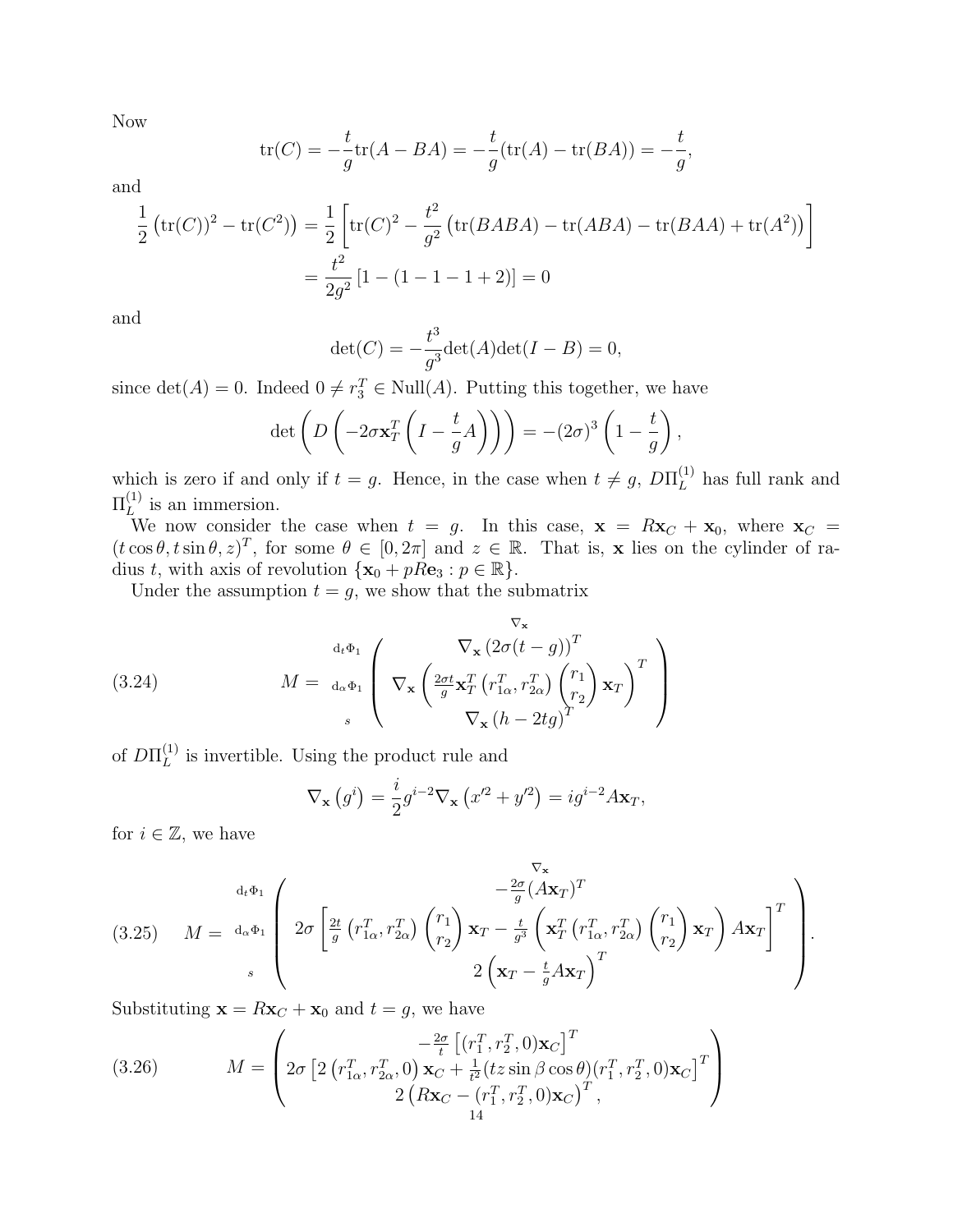where

<span id="page-14-0"></span>(3.27)  
\n
$$
\mathbf{x}_T^T (r_{1\alpha}^T, r_{2\alpha}^T) \begin{pmatrix} r_1 \\ r_2 \end{pmatrix} \mathbf{x}_T = \mathbf{x}_C^T R^T (r_{1\alpha}^T, r_{2\alpha}^T) \begin{pmatrix} r_1 \\ r_2 \end{pmatrix} R \mathbf{x}_C
$$
\n
$$
= \mathbf{x}_C^T R^T (r_{1\alpha}^T, r_{2\alpha}^T, 0) \mathbf{x}_C
$$
\n
$$
= \mathbf{x}_C^T \begin{pmatrix} 0 & 0 & 0 \\ \cos \beta & 0 & 0 \\ -\sin \beta & 0 & 0 \end{pmatrix} \mathbf{x}_C
$$
\n
$$
= -tz \sin \beta \cos \theta.
$$

Here [\(3.27\)](#page-14-0) shows the calculations for the new scalar term in brackets on the second row of  $M$  in  $(3.26)$ . We have

(3.28)

$$
MR = \left(2\sigma \left[2\left(-t\cos\beta\sin\theta, t\cos\beta\cos\theta, -t\sin\beta\cos\theta\right) + z\sin\beta\cos\theta(\cos\theta, \sin\theta, 0)\right]\right).
$$
  

$$
2(0, 0, z)
$$

Thus

$$
\det(M) = \det(MR)
$$
  
\n
$$
= 8\sigma^2 \begin{pmatrix} 0 \\ 0 \\ z \end{pmatrix} \cdot \left[ -\begin{pmatrix} \cos \theta \\ \sin \theta \\ 0 \end{pmatrix} \times \left[ 2 \begin{pmatrix} -t \cos \beta \sin \theta \\ t \cos \beta \cos \theta \\ -t \sin \beta \cos \theta \end{pmatrix} + z \sin \beta \cos \theta \begin{pmatrix} \cos \theta \\ \sin \theta \\ 0 \end{pmatrix} \right] \right]
$$
  
\n
$$
= -16\sigma^2 z t \begin{pmatrix} 0 \\ 0 \\ 1 \end{pmatrix} \cdot \left[ \begin{pmatrix} \cos \theta \\ \sin \theta \\ 0 \end{pmatrix} \times \begin{pmatrix} -\cos \beta \sin \theta \\ \cos \beta \cos \theta \\ -\sin \beta \cos \theta \end{pmatrix} \right]
$$
  
\n
$$
= -16\sigma^2 z t \cos \beta.
$$

Recall that  $\beta \in (0, \pi/2)$  by definition of Y', and  $t > 0$ . The case  $z = 0$  corresponds to  $s = 0$ , i.e., degenerate tori which have radius zero and collapse into a circle of radius  $t$  passing through the center of the apple tube. We do not consider degenerate tori. Hence  $M$ , and thus  $D\Pi_L^{(1)}$  $L_L^{(1)}$ , have full rank and  $\Pi_L^{(1)}$  is an immersion.

3.2.2.  $\Pi_L^{(1)}$  *injectivity proof.* Injectivity of  $\Pi_L^{(1)}$  is a local property in the target space. To determine if  $\Pi_L^{(1)}$  is injective, we take an arbitrary point  $(\mathbf{y}, \eta) \in T^*(\widetilde{Y})$  and see if it has more than one preimage. Specifically, we choose  $y \in \tilde{Y}$  and take local coordinates [\(3.11\)](#page-9-1) so that  $y$  is in the image of Y' (i.e., the axis of the spindle torus parametrized by  $y$  is neither vertical nor horizontal). Then, we analyze  $\Pi_L^{(1)}$  using these coordinates.

Let  $\mathbf{x}_1, \mathbf{x}_2 \in B$  be such that

$$
\Pi_L^{(1)}(t,\mathbf{x}_0,\alpha,\beta;\mathbf{x}_1;\sigma)=\Pi_L^{(1)}(t,\mathbf{x}_0,\alpha,\beta;\mathbf{x}_2;\sigma).
$$

Then

$$
2\sigma(t - g_1) = 2\sigma(t - g_2) \implies g_1 = g_2 = g,
$$

where  $g_1, g_2$  correspond to the inputs  $x_1, x_2$ . We now consider two cases, namely  $t = g$  and  $t \neq g$ .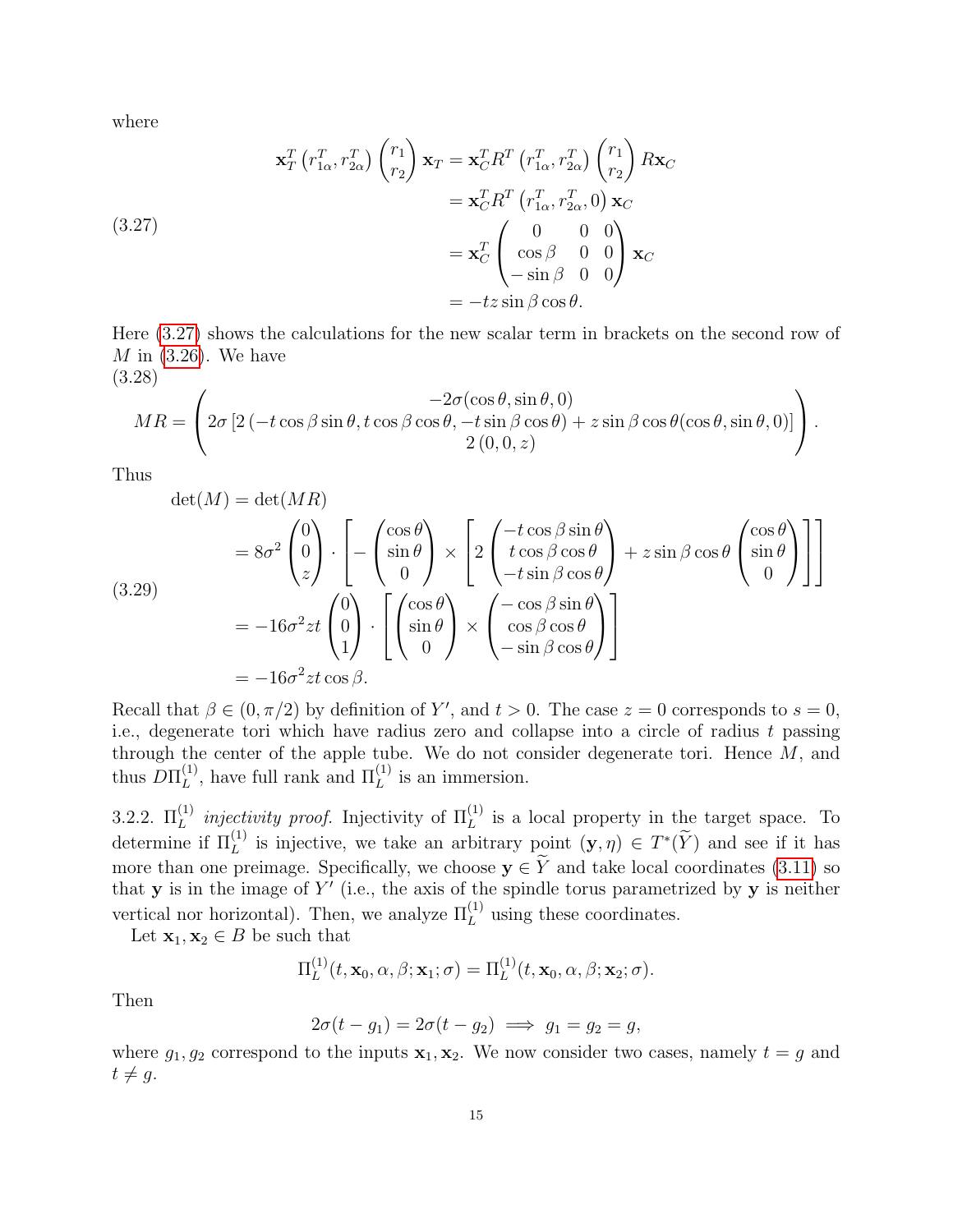Case 1:  $t \neq g$ We have

$$
\left(I-\frac{t}{g}A\right)(\mathbf{x}_1-\mathbf{x}_0)=\left(I-\frac{t}{g}A\right)(\mathbf{x}_2-\mathbf{x}_0).
$$

Thus,  $\Pi_L^{(1)}$  is injective if  $\left(I - \frac{t}{q}\right)$  $(\frac{t}{g}A)$  is invertible. Following similar arguments to those used in Theorem [3.2,](#page-8-0) we have

<span id="page-15-0"></span>(3.30)  
\n
$$
\det \left( I - \frac{t}{g} A \right) = \det \left( I - \frac{t}{g} \left( r_1^T, r_2^T \right) \binom{r_1}{r_2} \right)
$$
\n
$$
= \det \left( I_{2 \times 2} - \frac{t}{g} \binom{r_1}{r_2} \left( r_1^T, r_2^T \right) \right)
$$
\n
$$
= \det \left( I_{2 \times 2} - \frac{t}{g} I_{2 \times 2} \right)
$$
\n
$$
= \left( 1 - \frac{t}{g} \right)^2 \neq 0.
$$

Therefore,  $\mathbf{x}_1 = \mathbf{x}_2$  and  $\Pi_L^{(1)}$  is injective. Note we have used SDT in the second step of [\(3.30\)](#page-15-0) to reverse the matrix multiplication order inside the determinant.

Case 2:  $t = g$ In this case,  $\mathbf{x}_j = R \mathbf{x}_C^{(j)} + \mathbf{x}_0$ , for  $j = 1, 2$ , where  $\mathbf{x}_C^{(j)} = (t \cos \theta_j, t \sin \theta_j, z_j)^T$  and  $\theta_j \in [0, 2\pi]$ . That is, the  $x_j$  lie on the cylinder, radius t, with axis of revolution  $R\mathbf{e}_3 + \mathbf{x}_0$ .

Using  $(3.12)$  and  $(3.13)$ , we have

(3.31)  
\n
$$
\nabla_{\mathbf{x}_0} \Phi_1(t, \mathbf{x}_0, \alpha, \beta; \mathbf{x}_j; \sigma) = -2\sigma \left[ R \mathbf{x}_C^{(j)} - AR \mathbf{x}_C^{(j)} \right]
$$
\n
$$
= -2\sigma \left[ (r_1^T, r_2^T, r_3^T) \mathbf{x}_C^{(j)} - (r_1^T, r_2^T, 0) \mathbf{x}_C^{(j)} \right]
$$
\n
$$
= -2\sigma z_j r_3^T.
$$

Hence  $z_1 = z_2 = z \neq 0$ , since  $r_3^T \neq \mathbf{0}$ , and we do not consider the case  $z =$ √  $\bar{s} = 0$  (i.e., a degenerate torus). Note, the  $\mathbf{x}_j$  are constrained also to lie on the apple parameterized by  $(s, t, \mathbf{x}_0, \alpha, \beta)$ , which, in the  $t = g$  case, implies  $z_j = \sqrt{s}$ . Now,

(3.32)  
\n
$$
d_{\alpha} \Phi_1(t, \mathbf{x}_0, \alpha, \beta; \mathbf{x}_j; \sigma) = 2\sigma (\mathbf{x}_C^{(j)})^T R^T (r_{1\alpha}^T, r_{2\alpha}^T, 0) \mathbf{x}_C^{(j)}
$$
\n
$$
= 2\sigma (\mathbf{x}_C^{(j)})^T \begin{pmatrix} 0 & -\cos\beta & 0 \\ \cos\beta & 0 & 0 \\ -\sin\beta & 0 & 0 \end{pmatrix} \mathbf{x}_C^{(j)}
$$
\n
$$
= -2\sigma tz \cos\theta_j \sin\beta,
$$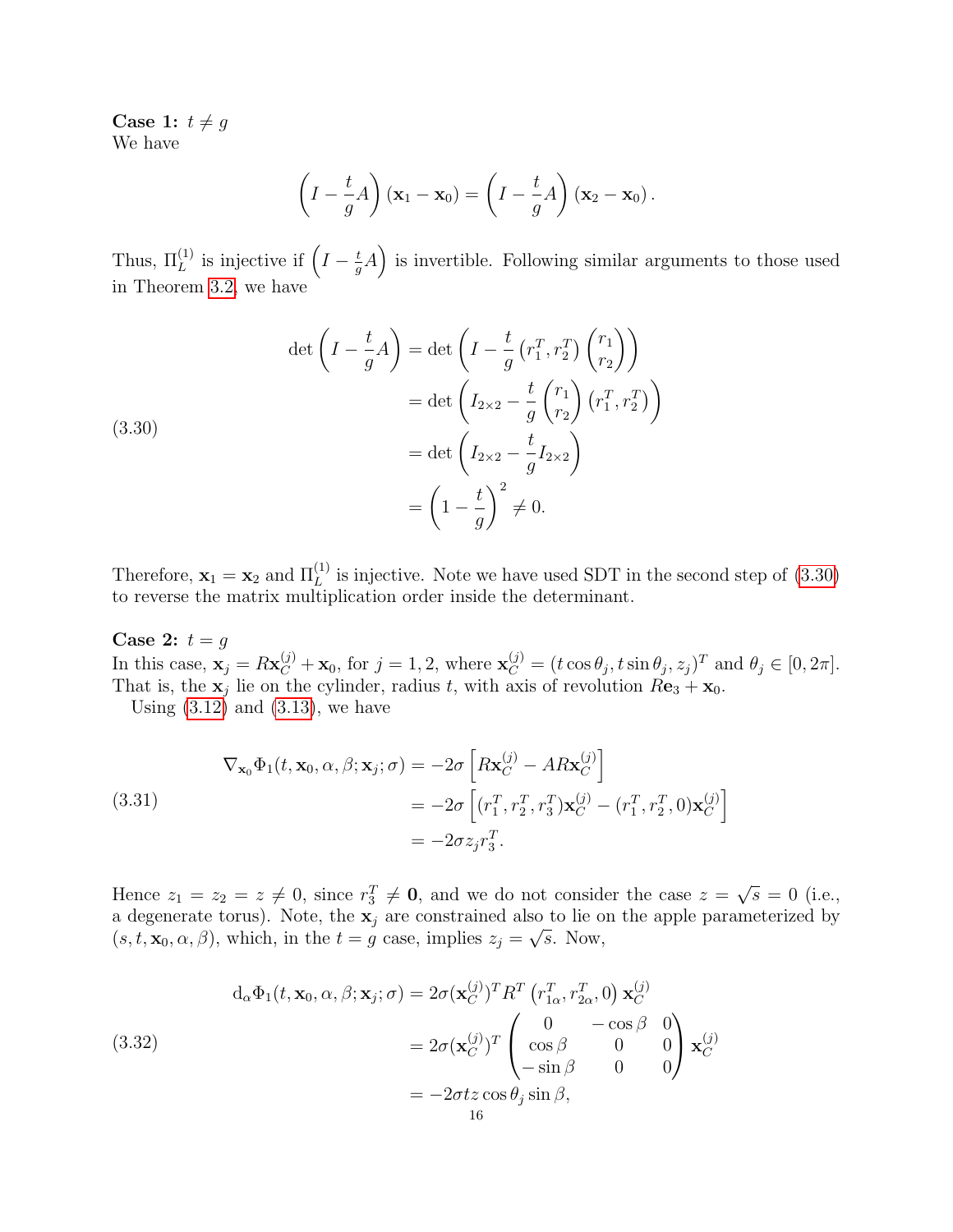and

(3.33)  
\n
$$
d_{\beta}\Phi_1(t, \mathbf{x}_0, \alpha, \beta; \mathbf{x}_j; \sigma) = 2\sigma(\mathbf{x}_C^{(j)})^T R^T (r_{1\beta}^T, r_{2\beta}^T, 0) \mathbf{x}_C^{(j)}
$$
\n
$$
= 2\sigma(\mathbf{x}_C^{(j)})^T \begin{pmatrix} 0 & 0 & 0 \\ 0 & 0 & 0 \\ 0 & 1 & 0 \end{pmatrix} \mathbf{x}_C^{(j)}
$$
\n
$$
= -2\sigma tz \sin \theta_j.
$$

Therefore,  $(\cos \theta_1, \sin \theta_1) = (\cos \theta_2, \sin \theta_2)$  and  $\Pi_L^{(j)}$  is injective. Recall that  $\beta \in (0, \pi/2)$ , because  $(s, t, \mathbf{x}_0, \alpha, \beta) \in Y'$ , and so  $\sin \beta > 0$ .

This completes the proof of Theorem [3.3.](#page-10-0)

3.3. Microlocal properties of  $\mathcal{L}$ ; the  $j = 2$  case. Here we discuss the microlocal properties of  $\mathcal L$  in a similar way to the  $j = 1$  case. First, we prove that  $\mathcal L$  is an elliptic FIO order −2.

**Theorem 3.4.** The lemon transform  $\mathcal{L} = \mathcal{R}_2$  of [\(3.8\)](#page-7-3) is an elliptic FIO order -2 from domain  $\mathcal{E}'(B)$  to  $\mathcal{D}'(Y)$ .

*Proof.* As in Theorem [3.2,](#page-8-0) we choose local coordinates [\(3.11\)](#page-9-1) on  $\tilde{Y}$  and use these local coordinates in our calculations.

From [\(3.8\)](#page-7-3), the phase function of  $\mathcal{R}_2$  is

$$
\Phi_2(s, t, \mathbf{x}_0, \alpha, \beta; \mathbf{x}; \sigma) = \sigma \Psi_2(s, t, \mathbf{x}_0, \alpha, \beta; \mathbf{x}).
$$

We now show that  $\Phi_2$  is clean, non-degenerate and homogeneous in  $\sigma$  order 1, to show that  $\mathcal L$  satisfies the definition of FIO (see definition [2.5\)](#page-5-0).  $\Phi_2$  is trivially homogeneous order 1.  $d_s\Phi_2 = -\sigma \neq 0$ , and hence  $d\Phi_2, d_{\mathbf{v}}\Phi_2 \neq 0$ . The lemon surfaces are smooth manifolds away from their singular points, which we do not consider by the definition of Y, [\(3.6\)](#page-7-2). Hence  $\Phi_2$ is clean.

Using similar calculations to those of [\(3.12\)](#page-9-0), we have

(3.34)  
\n
$$
\nabla_{\mathbf{x}_0} \Phi_2 = -2\sigma \left( I + \frac{t}{g} A \right) \mathbf{x}_T
$$
\n
$$
= -\sigma \nabla_{\mathbf{x}} \Psi_2
$$
\n
$$
= -d_{\mathbf{x}} \Phi_2.
$$

Also

(3.35)  
\n
$$
\det \left( I + \frac{t}{g} A \right) = \det \left( I + \frac{t}{g} \left( r_1^T, r_2^T \right) \binom{r_1}{r_2} \right)
$$
\n
$$
= \det \left( I_{2 \times 2} + \frac{t}{g} \binom{r_1}{r_2} \left( r_1^T, r_2^T \right) \right), \text{ by (SDT)}
$$
\n
$$
= \det \left( I_{2 \times 2} + \frac{t}{g} I_{2 \times 2} \right)
$$
\n
$$
= \left( 1 + \frac{t}{g} \right)^2 > 0.
$$

Thus  $d_{\mathbf{x}}\Phi_2$  is zero if and only if  $\mathbf{x}_T = 0$ , which we do not consider. Hence  $\Phi_2$  is nondegenerate.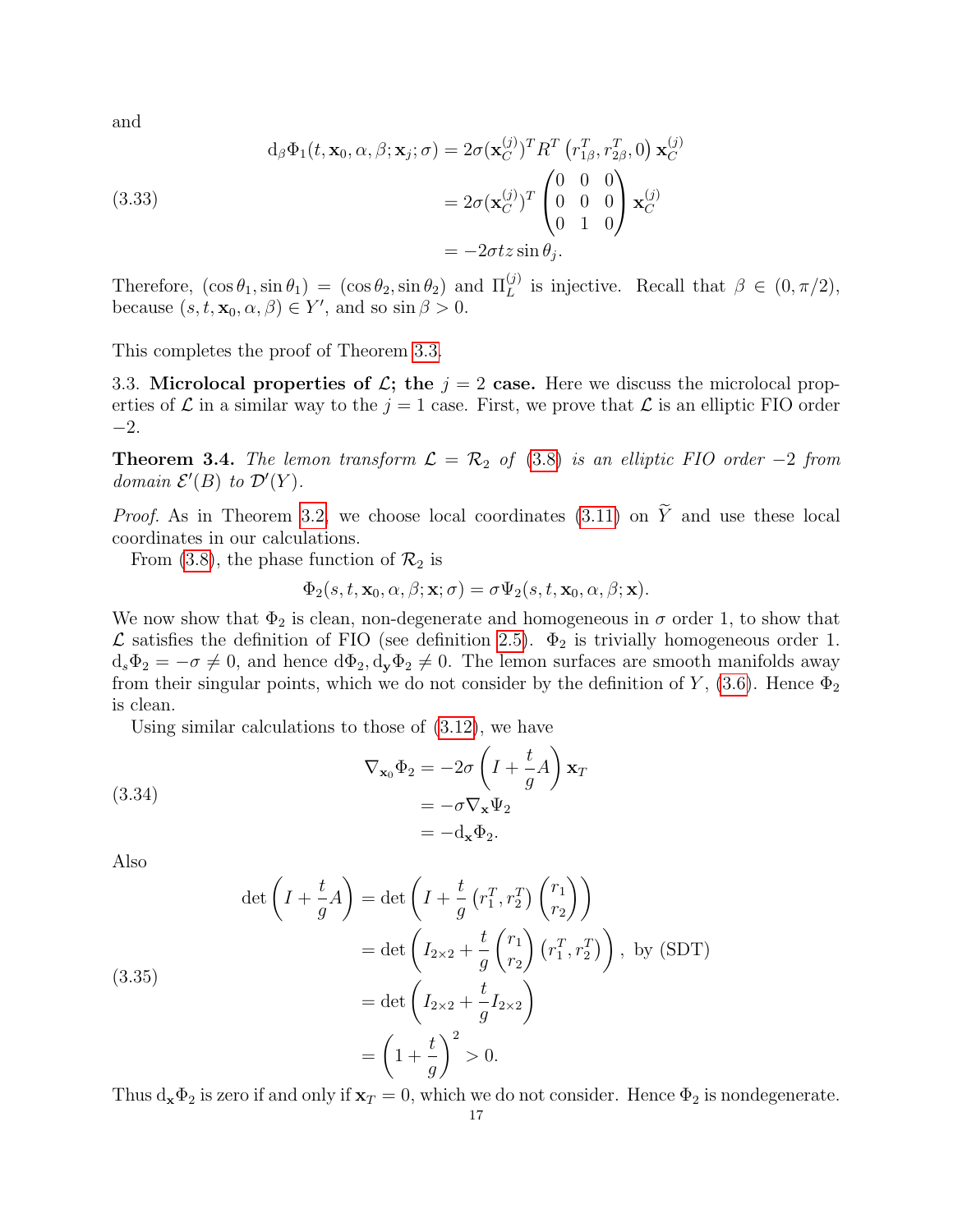The amplitude is

(3.36)  

$$
a_2(s, t, \mathbf{x}_0, \alpha, \beta; \mathbf{x}) = ||\nabla_{\mathbf{x}} \Psi_2(s, t, \mathbf{x}_0, \alpha, \beta; \mathbf{x})||
$$

$$
= 2 \left( \mathbf{x}_T^T \left( I + \frac{t}{g} A \right)^T \left( I + \frac{t}{g} A \right) \mathbf{x}_T \right)^{\frac{1}{2}}
$$

 $a_2$  is smooth, and independent of  $\sigma$ , and hence  $a_2$  is a symbol order zero.  $a_2 > 0$  since  $I + \frac{t}{a}$  $\frac{t}{g}A$ is invertible, and hence  $\left(1+\frac{t}{a}\right)$  $\frac{t}{g}A$ <sup>T</sup>  $\left(I+\frac{t}{g}\right)$  $\left(\frac{t}{g}A\right)$  is positive definite. Therefore  $\mathcal L$  is an elliptic FIO order  $O(\mathcal{L}) = 0 + \frac{1}{2} - \frac{7}{2} = -2$ .

.

Recall that the spindle tori in  $\widetilde{Y}$  do not have singular points in  $\overline{B}$ . Therefore, g is never ro and the symbol is defined for functions are supported in  $B$ . zero and the symbol is defined for functions are supported in B.

We now have our second main theorem which shows that  $\mathcal L$  satisfies the semiglobal Bolker condition.

<span id="page-17-0"></span>**Theorem 3.5.** The left projection  $\Pi_L^{(2)}$  $\mathcal{L}_{L}^{(2)}$  of  $\mathcal L$  is an injective immersion, and hence  $\mathcal L$  satisfies the semiglobal Bolker condition.

We now proceed in a similar fashion to the proof of Theorem [3.5,](#page-17-0) i.e., we split the proof into two subsections. We start with the immersion proof in the next section, and prove injectivity in the following section.

3.3.1.  $\Pi_L^{(2)}$  immersion proof. We choose a point  $(\mathbf{y}, \eta, \mathbf{x}, \xi)$  in the canonical relation of  $\mathcal L$  and choose coordinates as for the apple transform in section [3.2.1](#page-10-1) so the spindle torus axis is neither vertical nor horizontal.

The left projection of  $\mathcal{R}_2$  is

(3.37)

<span id="page-17-1"></span>
$$
\Pi_{L}^{(2)}(t, \mathbf{x}_{0}, \alpha, \beta; \mathbf{x}; \sigma) = \left(\begin{matrix} \frac{s}{h+2tg}, t, \mathbf{x}_{0}, \alpha, \beta, \frac{d_{s}\Phi_{2}}{-\sigma}, -2\sigma\mathbf{x}_{T}^{T}\left(I + \frac{t}{g}A\right), \end{matrix}\right) - \underbrace{\frac{2\sigma t}{g}\mathbf{x}_{0}^{T}\left(r_{1\alpha}^{T}, r_{2\alpha}^{T}\right)\left(\begin{matrix} r_{1} \\ r_{2} \end{matrix}\right)}_{d_{t}\Phi_{2}} \underbrace{\frac{2\sigma t}{g}\mathbf{x}_{T}^{T}\left(r_{1\alpha}^{T}, r_{2\alpha}^{T}\right)\left(\begin{matrix} r_{1} \\ r_{2} \end{matrix}\right)\mathbf{x}_{T}}_{d_{\alpha}\Phi_{2}}, \underbrace{\frac{2\sigma t}{g}\mathbf{x}_{T}^{T}\left(r_{1\beta}^{T}, r_{2\beta}^{T}\right)\left(\begin{matrix} r_{1} \\ r_{2} \end{matrix}\right)\mathbf{x}_{T}}_{d_{\beta}\Phi_{2}}\right).
$$

The proof is analogous to the  $j = 1$  case, and a little easier, so we will go over the main points.

We calculate  $D\Pi_L^{(2)}$  $L^{(2)}$  and just consider the rows corresponding to  $D_{\mathbf{x}}(\nabla_{\mathbf{x}_0}\Phi_2)$ . We can show, in a similar way to the  $j = 1$  case,

$$
\det\left(D\left(-2\sigma\mathbf{x}_T^T\left(I+\frac{t}{g}A\right)\right)\right) = -(2\sigma)^3\left(1+\frac{t}{g}\right),\,
$$

which is never zero. Therefore, these rows of  $D\Pi_L^{(2)}$  have full rank 3. Hence  $D\Pi_L^{(2)}$  has full rank and  $\Pi_L^{(2)}$  is an immersion.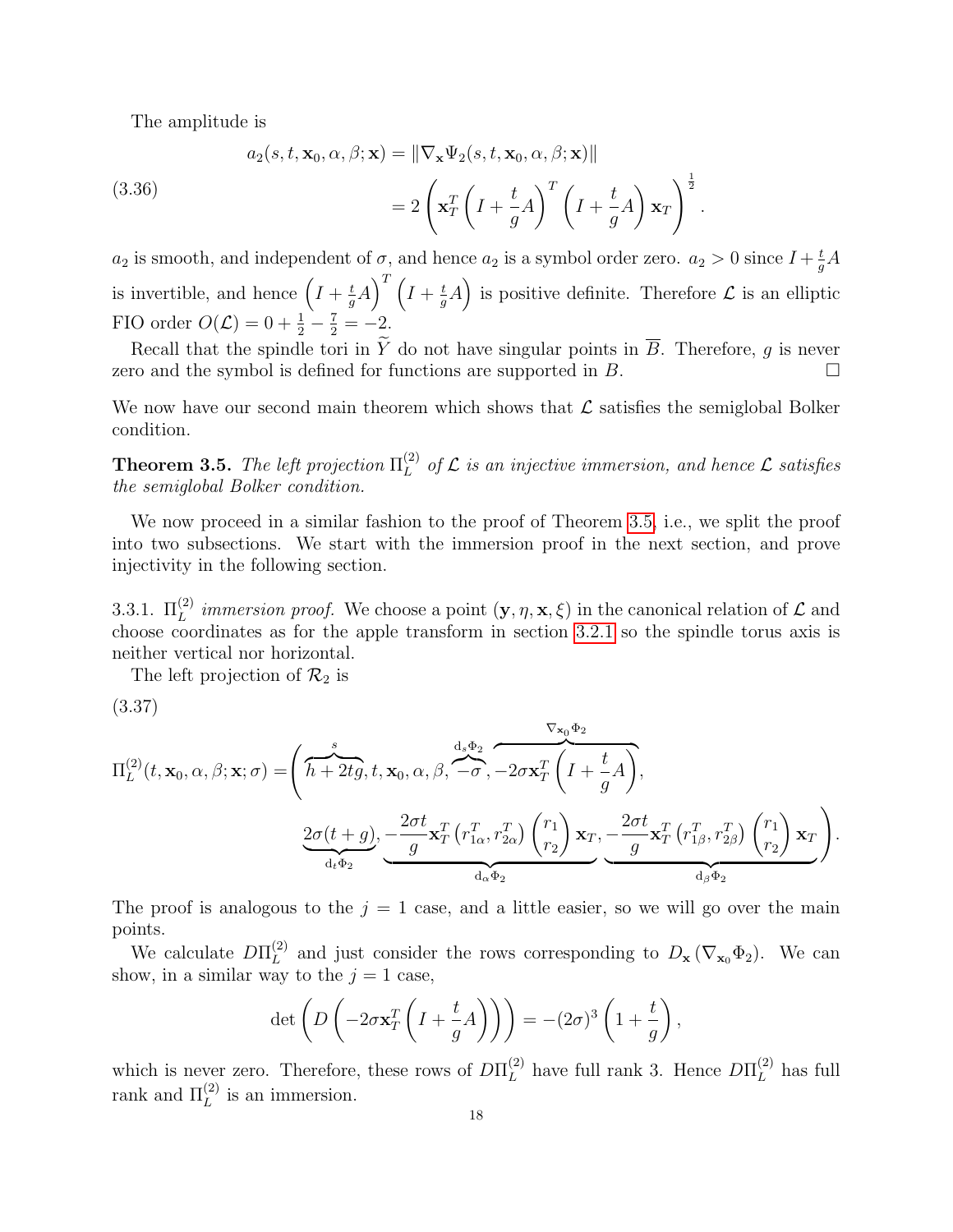3.3.2.  $\Pi_L^{(2)}$  *injectivity proof.* To prove injectivity we proceed similarly to Theorem [3.2,](#page-8-0) i.e., we take an arbitrary point  $(\mathbf{y}, \eta) \in T^*(Y)$  and determine whether it has more than one preimage under  $\Pi_L^{(2)}$ . We choose coordinates on  $\mathbb{R}^3$  so that the axis of the lemon parameterized by y is neither vertical nor horizontal.

Let  $\mathbf{x}_1, \mathbf{x}_2 \in B$  be such that

$$
\Pi_L^{(2)}(t, \mathbf{x}_0, \alpha, \beta; \mathbf{x}_1; \sigma) = \Pi_L^{(2)}(t, \mathbf{x}_0, \alpha, \beta; \mathbf{x}_2; \sigma) = (\mathbf{y}, \eta).
$$

Then

$$
2\sigma(t+g_1)=2\sigma(t+g_2) \implies g_1=g_2=g,
$$

where  $g_1, g_2$  correspond to the inputs  $\mathbf{x}_1, \mathbf{x}_2$ .

Focusing on the  $\nabla_{\mathbf{x}_0} \Phi_2$  terms in the image of  $\Pi_L^{(2)}$  (see [\(3.37\)](#page-17-1)), we have

$$
\left(I+\frac{t}{g}A\right)(\mathbf{x}_1-\mathbf{x}_0)=\left(I+\frac{t}{g}A\right)(\mathbf{x}_2-\mathbf{x}_0).
$$

Thus,  $\Pi_L^{(2)}$  is injective if  $\left(I + \frac{t}{q}\right)$  $(\frac{t}{g}A)$  is invertible. We have

(3.38) 
$$
\det\left(I + \frac{t}{g}A\right) = \left(1 + \frac{t}{g}\right)^2 > 0.
$$

Hence,  $\Pi_L^{(2)}$  is injective.

This concludes the proof of Theorem [3.5.](#page-17-0)

<span id="page-18-0"></span>**Corollary 3.6.** Let  $\alpha \in [0, 2\pi]$ , and  $\beta \in [0, \pi/2]$  be fixed. Let  $f \in \mathcal{E}'(B)$  and  $(s, t, \mathbf{x}_0)$  chosen so the singular points of the spindle torus parameterized by  $(s, t, \mathbf{x}_0, \alpha, \beta)$  are disjoint from B. Then the Radon transform

$$
\mathcal{L}_T f(s, t, \mathbf{x}_0) = \mathcal{L} f(s, t, \mathbf{x}_0, \alpha, \beta),
$$

which defines the integrals of f over a 5-D set of translated lemons, satisfies the semiglobal Bolker condition.

The analogous restriction for the apple transform

$$
\mathcal{A}_T f(s, t, \mathbf{x}_0) = \mathcal{A} f(s, t, \mathbf{x}_0, \alpha, \beta),
$$

however, does not satisfy the semiglobal Bolker condition.

*Proof.* This follows immediately from Theorems [3.3](#page-10-0) and [3.5.](#page-17-0) The left projection of  $A_T$ has Jacobian which drops rank on the cylinder  $t = g$ , and thus there are artifacts in the reconstruction which occur along rings which are the intersections of apples and cylinders, radius t, with the same axis of revolution.

Regarding  $\mathcal{L}$ , we require only a 3-D translation of the lemons, and the radial variables (s and  $t$ ), in order for the semiglobal Bolker condition to be satisfied. The rotations induced by  $\alpha, \beta$  are not needed in the proof of Theorem [3.5.](#page-17-0)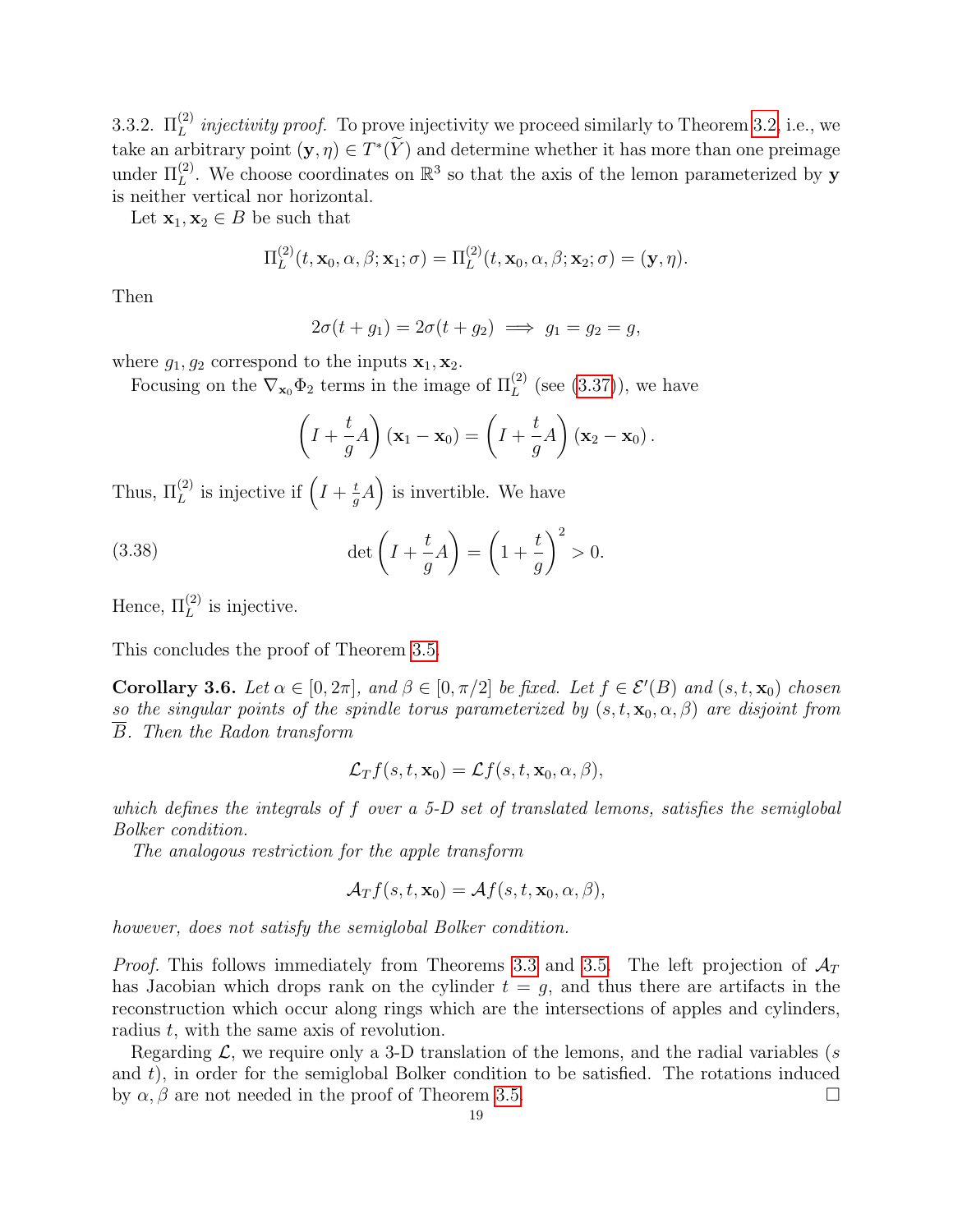3.3.3. Discussion. In [\[24\]](#page-28-2), lemon transforms are analyzed, but only rotations and changes in radius of the lemons are considered (i.e.,  $\mathbf{x}_0 = 0$  is fixed, and  $\alpha$ ,  $\beta$ , and s, t vary). The authors prove that the left projection drops rank, and show that there are artifacts in (unfiltered) backprojection, and Landweber image reconstructions. With knowledge of seven-dimensional lemon integral data, however, we would not expect to see artifacts due to rank deficiencies in the reconstruction. In fact, five-dimensional lemon integral data is sufficient to show the Bolker condition is satisfied, as is shown by Corollary [3.6.](#page-18-0)

With regards to  $A$ , the full seven-dimensional data is needed in the proof of Theorem [3.3](#page-10-0) to show that the Bolker condition is satisfied. As noted in Corollary [3.6,](#page-18-0) there is issue with the translated apples on their intersections with cylinders, radius  $t$ , which share the same axis of revolution. Such issues can be addressed by including the 2-D rotation induced by  $\alpha$ and  $\beta$ . Thus, with knowledge of seven-dimensional apple integral data, we would not expect to see artifacts due to microlocal properties in the reconstruction.

In the following section, we consider 3-D subsets of apple and lemon surfaces which have practical motivations in CST. In the case of the apple transform, we discover artifacts which occur at apple-cylinder intersections, and are thus consistent with the results of Theorem [3.3.](#page-10-0)

# 4. Practical geometry in CST

<span id="page-19-0"></span>In this section we consider the machine geometry of [\[23,](#page-28-3) [27\]](#page-28-10), which has practical applications in airport baggage screening. We present a microlocal analysis of the apple transform, first introduced in [\[23\]](#page-28-3), and its lemon transform analog. Specifically, we consider the machine geometry of figure [4.](#page-19-1)

<span id="page-19-1"></span>

FIGURE 4. Two-dimensional cross-section of parallel CST geometry. S and  $D<sub>C</sub>$  denote the source and detector rows, which are parallel and one unit away from the origin. The y axis is perpendicular to the page. Here we show a 2-D cross section of a spindle torus with center  $x_0$ , and  $t > 0$  is the distance from  $\mathbf{x}_0$  to the center of the torus tube, as before. The torus has radius  $r = \sqrt{t^2 + 1} > 0.$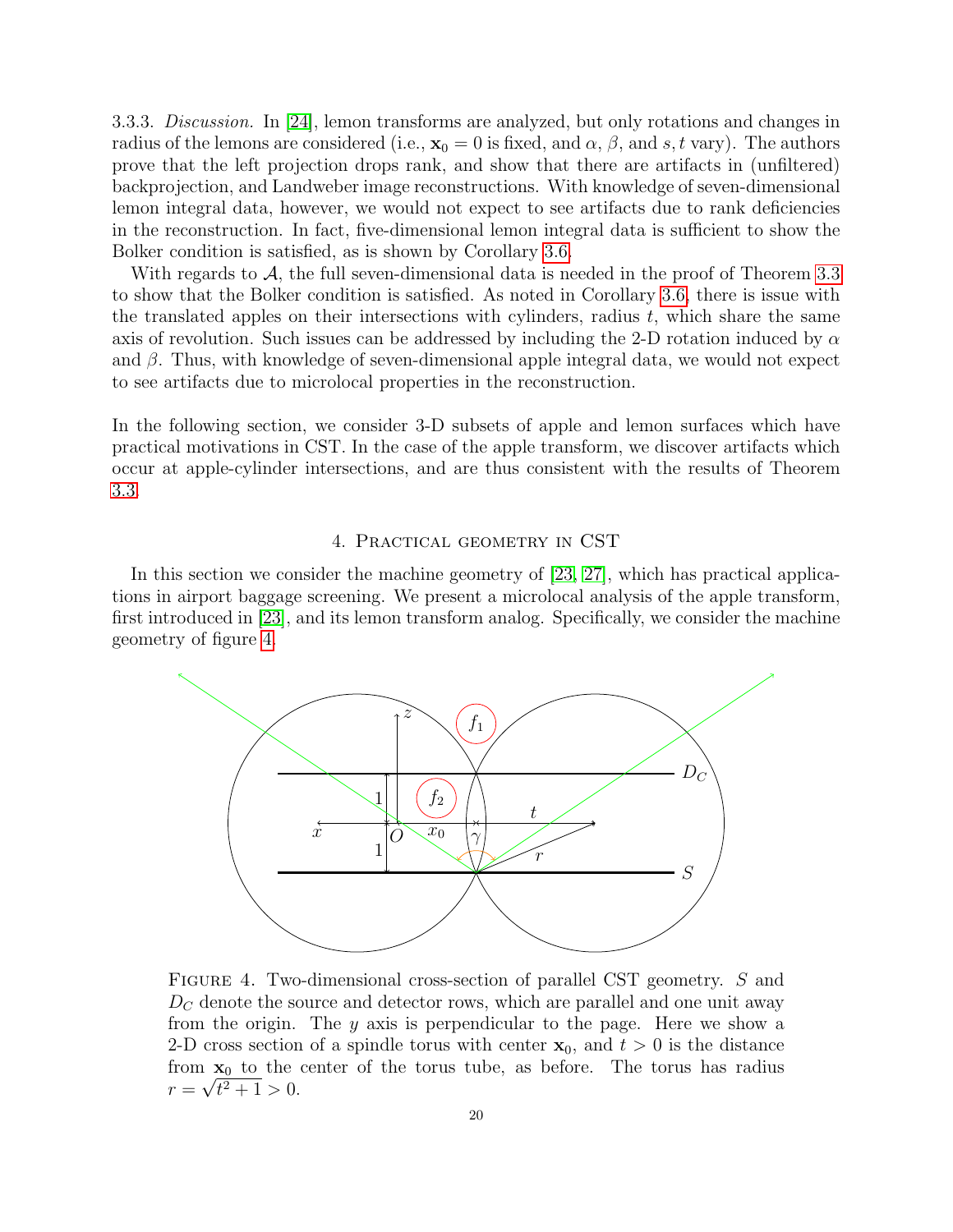The diagram illustrates an X-ray scanner comprised of a line segment of sources  $(S)$ , which emit X-rays in the direction of a parallel line segment of detectors  $(D<sub>C</sub>)$ . The photons are then Compton scattered and measured by the detectors on  $D<sub>C</sub>$ . Meanwhile, the target, f, is translated out of the page (i.e., in the  $y$  axis direction) on a conveyor belt. We consider two possibilities for the location of f here, namely within the half space  $\{z > 1\}$  (i.e., above  $D<sub>C</sub>$ , and within the band  $\{-1 < z < 1\}$  (i.e. between S and  $D<sub>C</sub>$ ). Examples of these two possible locations for f are illustrated by  $f_1$  and  $f_2$  in figure [4,](#page-19-1) respectively, where  $f_1$  is integrated over apples and  $f_2$  over lemons. The source is cone beam with opening angle  $\gamma$ . We set  $\gamma = \pi$  so that photons are everywhere on  $\{z > -1\}$ . See [\[23,](#page-28-3) [27\]](#page-28-10), for more details on the applications to airport baggage screening and CST, more generally. In total, the data is three-dimensional, and is comprised of a 2-D translation and a 1-D radial variable. In this section,  $R = I$  is fixed (i.e., there is no rotation of the apples or lemons),  $z_0 = 0$  (i.e., the translation is in the  $(x, y)$  plane), and s and t satisfy the relation  $s = t^2 + 1$  (see figure [4\)](#page-19-1). With this in mind we define the restricted apple and lemon transforms

(4.1) 
$$
\mathcal{A}_0 f(p, x_0, y_0) = \mathcal{A} f\left(\frac{p}{4} + 1, \sqrt{\frac{p}{4}}, (x_0, y_0, 0)^T, 0, 0\right),
$$
and

<span id="page-20-2"></span>
$$
\mathcal{L}_0 f(p, x_0, y_0) = \mathcal{L} f\left(\frac{p}{4} + 1, \sqrt{\frac{p}{4}}, (x_0, y_0, 0)^T, 0, 0\right),
$$
  
where  $p = 4t^2$ .

The variable  $p$  is introduced in this section to simplify the calculations.

Proposition 4.1. The restricted apple and lemon transforms can be written

<span id="page-20-0"></span>(4.2)  $\mathcal{A}_0 f = \mathcal{T}_1 f$  for  $f \in L_c^2({z > 1})$ ,  $\mathcal{L}_0 f = \mathcal{T}_2 f$ , for  $f \in L_c^2({{-1 < z < 1}})$ where

<span id="page-20-1"></span>(4.3)  

$$
\mathcal{T}_j f(p, x_0, y_0) = \int_{X_j} \|\nabla_{\mathbf{x}} \Psi(p, x_0, y_0; \mathbf{x})\| \delta \left(\Psi(p, x_0, y_0; \mathbf{x})\right) f(\mathbf{x}) d\mathbf{x}
$$

$$
= \int_{-\infty}^{\infty} \int_{X_j} \|\nabla_{\mathbf{x}} \Psi(p, x_0, y_0; \mathbf{x})\| e^{\sigma \Psi(p, x_0, y_0; \mathbf{x})} f(\mathbf{x}) d\mathbf{x} d\sigma,
$$

for  $j = 1, 2$ , where we now define

(4.4)  
\n
$$
X_1 = \left\{ \mathbf{x} \in \mathbb{R}^3 : z > 1 \right\}, \quad X_2 = \left\{ \mathbf{x} \in \mathbb{R}^3 : (x - x_0)^2 + (y - y_0)^2 + z^2 < 1 \right\},
$$
\n
$$
\Psi(p, x_0, y_0; \mathbf{x}) = p - \frac{h^2}{g} \quad \text{where}
$$

$$
g = g(x_0, y_0; \mathbf{x}) = (x - x_0)^2 + (y - y_0)^2, \quad h = h(x_0, y_0; \mathbf{x}) = ||\mathbf{x}_T||^2 - 1,
$$

$$
\mathbf{x}_T = (x - x_0, y - y_0, z)
$$

Note that the functions  $\Psi$ , g, h,  $\mathbf{x}_T$  are adapted from section [3](#page-6-0) for our geometry.

*Proof.* A torus centered at the origin with axis of rotation z is described implicitly by the equation

(4.5) 
$$
\left(\|\mathbf{x}\|^2 + t^2 - s\right)^2 = 4t^2(x^2 + y^2).
$$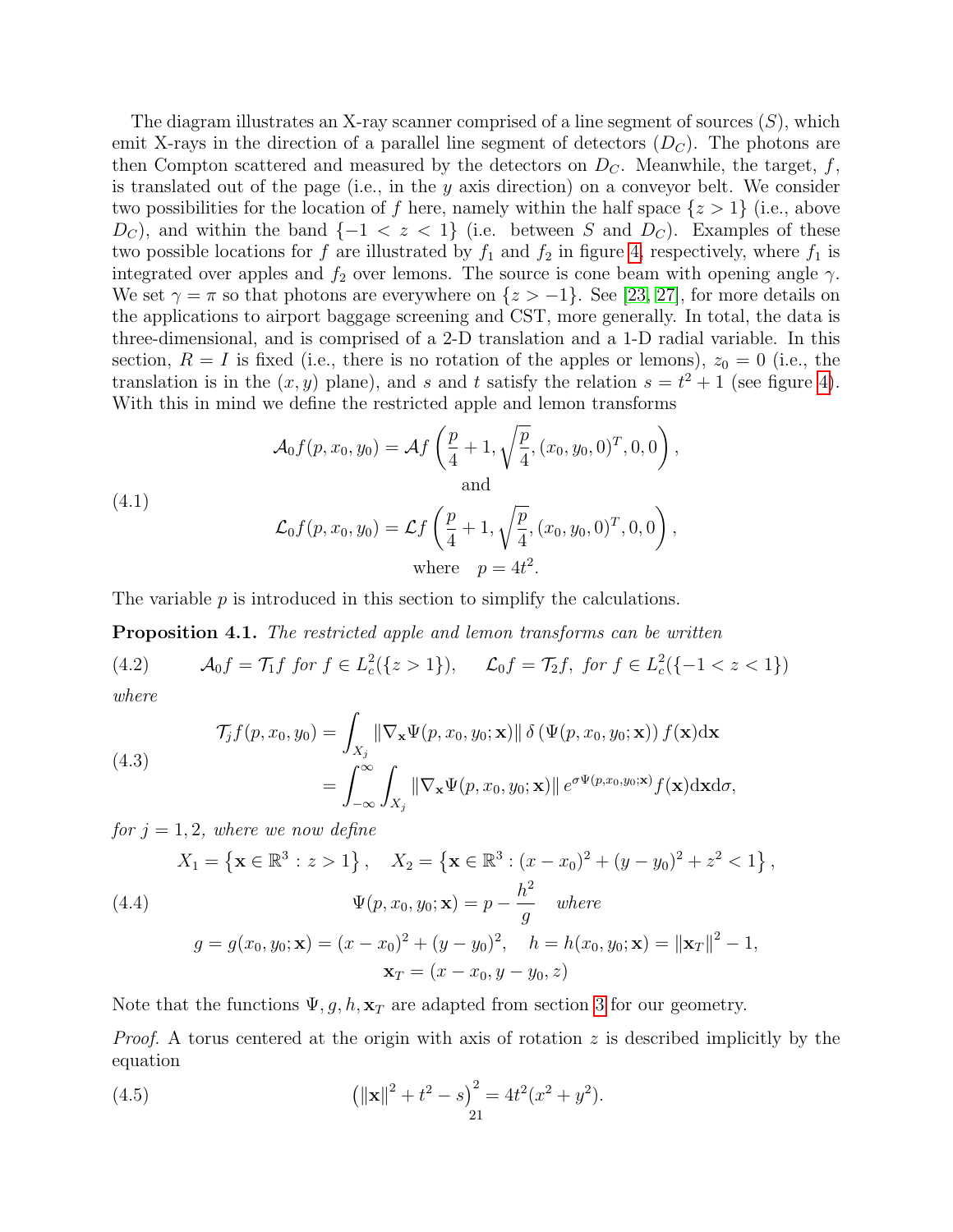Hence, the defining equation for the tori of interest, which are translated by  $(x_0, y_0)$  in the  $(x, y)$  plane (as depicted in figure [4\)](#page-19-1), and satisfy  $t^2 - s = -1$ , becomes

(4.6) 
$$
\Psi(p, x_0, y_0; \mathbf{x}) = p - \frac{((x - x_0)^2 + (y - y_0)^2 + z^2 - 1)^2}{(x - x_0)^2 + (y - y_0)^2} = p - \frac{h^2(x_0, y_0; \mathbf{x})}{g(x_0, y_0; \mathbf{x})}
$$

Thus, when the integration is restricted to  $X_1$ ,  $\mathcal{T}_1 f$  defines the integrals of f over a 3-D set of translated apples whose singular points lie on  $\{z=1\}$  and  $\{z=-1\}$ .  $\mathcal{T}_2 f$  defines integrals of f over lemons in the same way when the integration is restricted to  $X_2$ .

Note that the functions in  $L_c^2({z>1})$  and  $L_c^2({{-1 < z < 1}})$  the domains of  $\mathcal{A}_0$  and  $\mathcal{L}_0$ , respectively, in [\(4.2\)](#page-20-0) are zero near the singular points of the spindle tori (which satisfy  $z = \pm 1$ ). Hence the surface measure on spindle tori for  $\mathcal{T}_j$  is defined on the support of f.  $\Box$ 

We now show that the  $\mathcal{T}_i$  are elliptic FIO order −1.

**Theorem 4.2.** The Radon transforms  $\mathcal{T}_j$ , for  $j = 1, 2$ , are elliptic FIO order -1 from domain  $\mathcal{E}'(\{z>1\})$  for  $j=1$  and from domain  $\mathcal{E}'(\{-1 < z < 1\})$  for  $j=2$ .

Proof. For the proofs in this section, it will be convenient to define the function

(4.7) 
$$
u(x_0, y_0; \mathbf{x}) = \frac{h(x_0, y_0; \mathbf{x})}{g(x_0, y_0; \mathbf{x})}.
$$

<span id="page-21-0"></span>The phase function of  $\mathcal{T}_j$ , for  $j = 1, 2$ , is

(4.8) 
$$
\Phi(p, x_0, y_0; \mathbf{x}; \sigma) = \sigma \Psi(p, x_0, y_0; \mathbf{x}) = \sigma (p - hu),
$$

by [\(4.3\)](#page-20-1), and the amplitude is

<span id="page-21-1"></span>(4.9) 
$$
a(p, x_0, y_0; \mathbf{x}) = \|\nabla_{\mathbf{x}} \Psi(p, x_0, y_0; \mathbf{x})\| = 2u\sqrt{g(u-2)^2 + 4z^2}.
$$

The phase [\(4.8\)](#page-21-0) and the amplitude [\(4.9\)](#page-21-1) are undefined when  $q = 0$ , that is on the rotation axis of each spindle torus–when  $(x, y) = (x_0, y_0)$ . To get around this, we use a smooth cutoff near the spindle torus axis as in [\[26,](#page-28-15) Lemma 3.3] to smoothly set the symbol to zero near the spindle torus axis. Note that the points at which the cutoff is not smooth, the singular points of the spindle torus (on  $z = \pm 1$ ), are not in either domain in [\(4.2\)](#page-20-0). This cutoff makes the amplitude defined and smooth everywhere. Note that the phase is smooth on a neighborhood of the canonical relations of our transforms and the cutoff on the symbol can be used to make it smooth everywhere. Similarly, for  $\mathcal{L}_0$ , the integral in [\(4.3\)](#page-20-1) for each  $(x_0, y_0)$  is over the open disk,  $X_2$  so as to integrate only over the lemon, not the part of the apple in  $\{-1 < z < 1\}$ . One constructs a smooth function of  $(p, x_0, y_0; \mathbf{x})$  that is equal to 1 in a neighborhood in  $(0, \infty) \times \mathbb{R}^2 \times \{-1 < z < 1\}$  of the lemon parameterized by  $(p, x_0, y_0)$ and equal to 0 in a neighborhood of the corresponding apple.

The phase [\(4.8\)](#page-21-0) is trivially clean and homogeneous in  $\sigma$  order 1. In addition,  $d_p\Phi = \sigma \neq 0$ , and

$$
\|\mathrm{d}_{\mathbf{x}}\Phi\| = 2\sigma u \sqrt{g(u-2)^2 + 4z^2}.
$$

 $u = 0$  does not occur since  $p > 0$ . When  $j = 1$ , the domain of integration is such that  $z > 1$ , and hence  $\mathcal{T}_2$  has nondegenerate phase. When  $j = 2, -1 < z < 1$ , and

$$
u-2=\frac{1}{g}\left[z^2-(x-x_0)^2-(y-y_0)^2-1\right]<0.
$$

Hence  $\mathcal{T}_1$  has nondegenerate phase.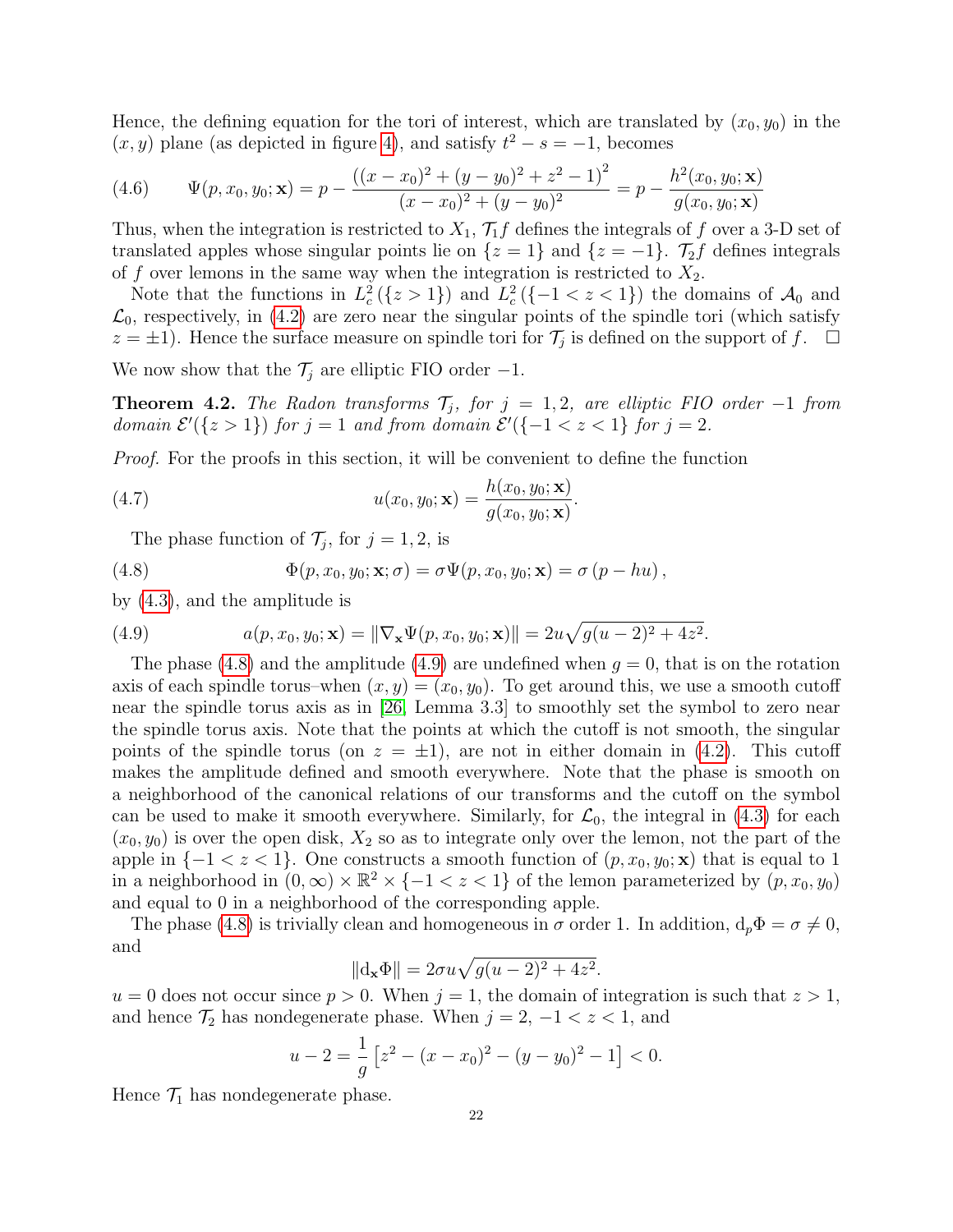By the same arguments as for the phase, the amplitude [\(4.9\)](#page-21-1) is positive on the apple and on the lemon, the manifolds of integration of  $\mathcal{A}_0$  and  $\mathcal{L}_0$ . By using the cutoff, a is smooth. Furthermore, a does not depend on  $\sigma$ , so a is an elliptic symbol order zero, and thus  $\mathcal{T}_j$ , for  $j = 1, 2$ , is an elliptic FIO order  $O(\mathcal{T}_j) = 0 + \frac{1}{2} - \frac{3}{2} = -1$ . □

We now have our third main theorem which provides conditions such that the  $\mathcal{T}_i$  satisfy the semiglobal Bolker condition.

<span id="page-22-0"></span>**Theorem 4.3.** Global coordinates on the canonical relation of  $\mathcal{T}_i$  are given by  $(x_0, y_0; \mathbf{x}; \sigma)$ , as in [\(3.11\)](#page-9-1) but with  $(\alpha, \beta) = (0, 0)$  and  $p = h^2(x_0, y_0; \mathbf{x})/g(x_0, y_0; \mathbf{x})$ . Let

(4.10) 
$$
D_1 = \mathbb{R}^2 \times \{ \mathbf{x} \in \mathbb{R}^3 : z > 1 \} \times \mathbb{R} \setminus \{0\}
$$

and

(4.11) 
$$
D_2 = \{(x_0, y_0; \mathbf{x}) \in \mathbb{R}^5 : z \in (0, 1)\} \times \mathbb{R} \setminus \{0\}.
$$

These sets define global coordinates on the appropriate canonical relation.

The left projection  $\Pi_L^{(1)}$  $L^{(1)}: D_1 \to \Pi_L^{(1)}$  $\mathcal{L}_{L}^{(1)}(D_1)$  of  $\mathcal{T}_1$  is an injective immersion under the constraint that

(4.12) 
$$
u-2>0
$$
, equivalently  $z^2-1 > (x-x_0)^2 - (y-y_0)^2$ .

<span id="page-22-1"></span>The left projection  $\Pi_L^{(2)}$  $L^{(2)}: D_2 \to \Pi_L^{(2)}$  $\mathcal{L}_{L}^{(2)}(D_2)$  of  $\mathcal{T}_2$  is an injective immersion.

<span id="page-22-2"></span>Remark 4.4. The requirement in Theorem [4.3](#page-22-0) that functions are supported in the half-space  $z > 0$  (or equivalently  $z < 0$ ) is natural because the apples and lemons are symmetric about  $z = 0$ . Therefore, our transforms integrate odd functions in z to zero and singularities for  $z < 0$  can cancel singularities for  $z > 0$ .

We point out that [\(4.12\)](#page-22-1) puts restrictions on the support of functions and the sets of  $(x_0, y_0)$  for which  $\mathcal{A}_0$  satisfies the Bolker condition. Define the set

(4.13) 
$$
H(x_0, y_0) = \{(x, y, z) : z > 1, z^2 - 1 > (x - x_0)^2 - (y - y_0)^2\}.
$$

Let  $f \in L_c^2({z > 1})$ . If supp $(f)$  is so large that it is not contained in  $H(x_0, y_0)$  for any  $(x_0, y_0)$ , then one cannot apply Theorem [4.3](#page-22-0) to f.

Now, assume  $(x_0, y_0) \in \mathbb{R}^2$  and K is a compact subset of  $z > 1$  such that  $K \subset H(x_0, y_0)$ . Then by compactness of K, there is an open neighborhood, U, of  $(x_0, y_0)$  such that K ⊂  $H(x_1, y_1)$  for all  $(x_1, y_1) \in U$ . Theorem [4.3](#page-22-0) can be applied to the local problem for  $\mathcal{A}_0$  for functions supported in K and centers  $(x_0, y_0)$  in U.

*Proof.* The points  $(x_0, y_0; \mathbf{x}; \sigma)$  are coordinates on the canonical relation of  $\mathcal{T}_j$  for the same reason as [\(3.11\)](#page-9-1) give local coordinates on  $\tilde{Y}$ . However, here they are global coordinates because  $(\alpha, \beta) = (0, 0)$  is fixed.

Let  $u_1 = u - 1$  and  $u_2 = u - 2$ . Then, the left projection of  $\mathcal{T}_j$ , for  $j = 1, 2$ , is

(4.14) 
$$
\Pi_L^{(j)}(\sigma; x_0, y_0; \mathbf{x}) = \left( \begin{array}{c} d_p \Phi \\ \hline \\ \sigma \end{array}, x_0, y_0, \begin{array}{c} p \\ uh \\ ih \end{array}, -2\sigma u u_2(x - x_0), -2\sigma u u_2(y - y_0) \end{array} \right),
$$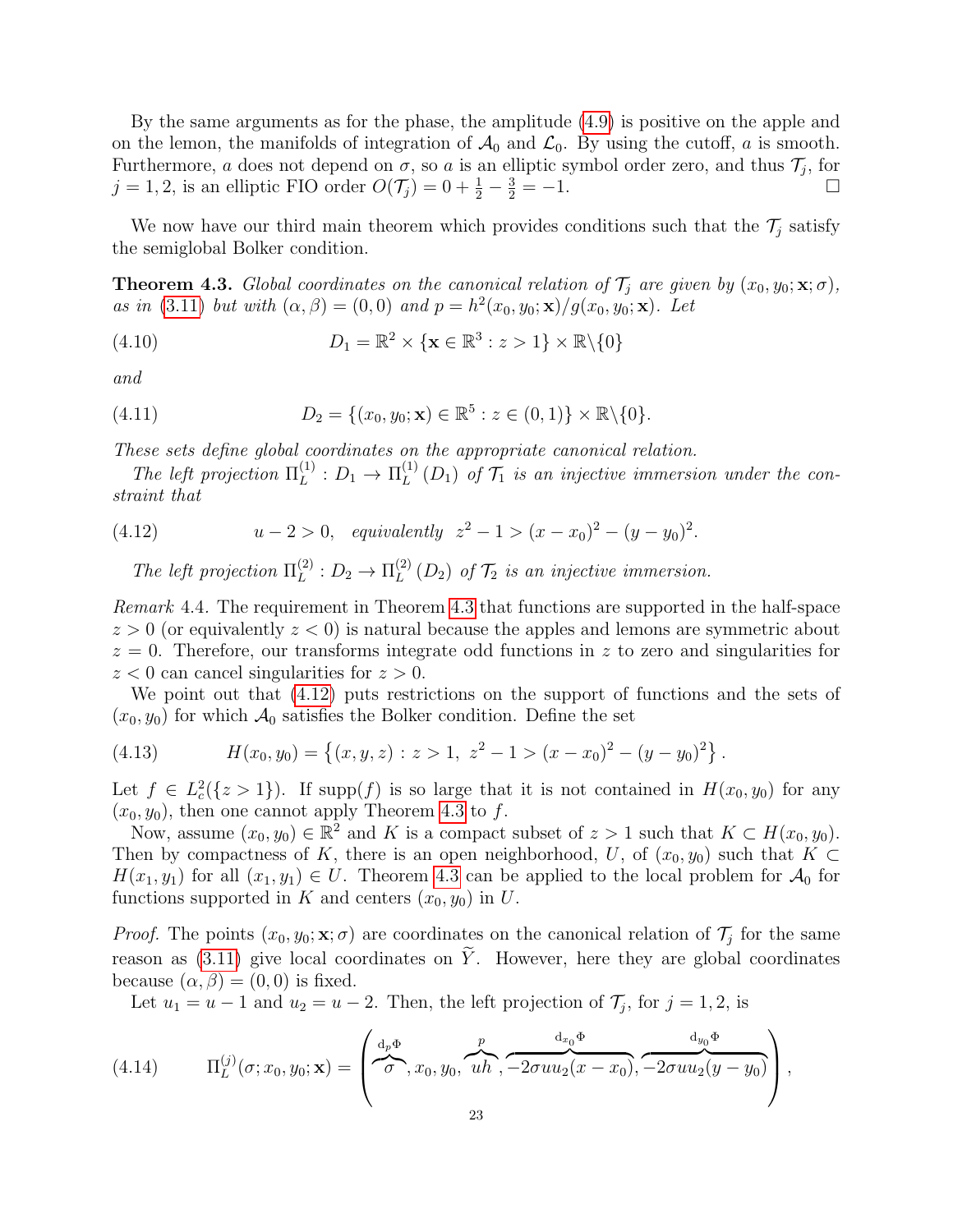where we have rearranged the variables to correspond to the order used in calculating the Jacobian

(4.15) 
$$
D\Pi_L^{(j)} = \begin{pmatrix} I_{3\times 3} & 0_{3\times 3} \\ . & M_2 \end{pmatrix},
$$

where, using

$$
d_x(uu_2) = 2u_xu_1 = -\frac{4}{g}(x - x_0)u_1^2,
$$

and

$$
d_y(uu_2) = 2u_yu_1 = -\frac{4}{g}(y - y_0)u_1^2,
$$

we have

(4.16)

$$
M_2 = \n\begin{array}{c}\n\frac{1}{4x} & \text{d}x \\
\frac{1}{2}x - 2u_2(x - x_0)u & \text{d}x \\
\frac{-2u_2(x - x_0)u}{u_2 - u_2 - u_2 - u_2} & \text{d}x \\
\frac{1}{2}u_2(x - x_0)u + 2u_2(x - x_0)u_2 & \text{d}x \\
\frac{1}{2}u_2(x - x_0)u + 2u_2(x - x_0)u_2 & \text{d}x \\
\frac{1}{2}u_2(x - x_0)u + 2u_2(x - x_0)u_2 & \text{d}x \\
\frac{1}{2}u_2(x - x_0)u + 2u_2(x - x_0)u_2 & \text{d}x \\
\frac{1}{2}u_2(x - x_0)u + 2u_2(x - x_0)u + 2u_2(x - x_0)u_2 & \text{d}x \\
\frac{1}{2}u_2(x - x_0)u + 2u_2(x - x_0)u + 2u_2(x - x_0)u_2 & \text{d}x \\
\frac{1}{2}u_2(x - x_0)u + 2u_2(x - x_0)u + 2u_2(x - x_0)u + 2u_2(x - x_0)u_2 & \text{d}x \\
\frac{1}{2}u_2(x - x_0)u + 2u_2(x - x_0)u + 2u_2(x - x_0)u + 2u_2(x - x_0)u_2 & \text{d}x \\
\frac{1}{2}u_2(x - x_0)u + 2u_2(x - x_0)u + 2u_2(x - x_0)u + 2u_2(x - x_0)u + 2u_2(x - x_0)u + 2u_2(x - x_0)u + 2u_2(x - x_0)u + 2u_2(x - x_0)u + 2u_2(x - x_0)u + 2u_2(x - x_0)u + 2u_2(x - x_0)u + 2u_2(x - x_0)u + 2u_2(x - x_0)u + 2u_2(x - x_0)u + 2u_2(x - x_0)u + 2u_2(x - x_0)u + 2u_2(x - x_0)u + 2u_2(x - x_0)u + 2
$$

The determinant of  $M_2$  is hence

(4.17) 
$$
\det(M_2) = \frac{16z\sigma^2}{g^2}u \times \det(M_3),
$$

where

(4.18) 
$$
M_3 = \begin{pmatrix} -(x - x_0)u_2 & -(y - y_0)u_2 & 1 \ 4(x - x_0)^2 u_1^2 - h u_2 & 4(x - x_0)(y - y_0)u_1^2 & -2(x - x_0)u_1 \ 4(x - x_0)(y - y_0)u_1^2 & 4(y - y_0)^2 u_1^2 - h u_2 & -2(y - y_0)u_1 \end{pmatrix}.
$$

A straightforward calculation shows that  $\det(M_3) = -h^2 u u_2$ , and hence

(4.19) 
$$
\det D\Pi_L^{(j)} = -16z\sigma^2 u^4(u-2).
$$

Therefore,  $\det D\Pi_L^{(j)} = 0$  if and only if  $z = 0$ ,  $u = 0$  or  $u = 2$ . On  $D_1$ ,  $u, z > 0$  and hence the left projection of  $\mathcal{T}_1$  drops rank if and only if  $u = 2$ . By condition [\(4.12\)](#page-22-1),  $u > 2$ , and hence  $\det D\Pi_L^{(1)}$  $L_L^{(1)}$  is nonzero and  $\Pi_L^{(1)}$  is an immersion. On  $D_2$ ,  $u_2$ ,  $u < 0$  and hence the left projection of  $\mathcal{T}_2$  drops rank if and only if  $z = 0$ , which we do not consider by assumption that  $z > 0$ . Hence  $\det D\Pi_L^{(2)}$  $L^{(2)}$  is an immersion.

Now onto injectivity. First, we consider the case  $j = 1$ . Let  $\mathbf{x}_1 = (x_1, y_1, z_1)$  and  $\mathbf{x}_2 =$  $(x_2, y_2, z_2)$  be such that

$$
\Pi_L^{(1)}(x_0,y_0;{\bf x}_1;\sigma)=\Pi_L^{(1)}(x_0,y_0;{\bf x}_2;\sigma),
$$

and let  $v = u(x_0, y_0; \mathbf{x}_1)$ , and  $w = u(x_0, y_0; \mathbf{x}_2)$ . Let  $v_1 = v - 1$ ,  $v_2 = v - 2$ ,  $w_1 = w - 1$ , and  $w_2 = w - 2.$ 

<span id="page-23-0"></span>(4.20) 
$$
(vh_1,(x_1-x_0)vv_2,(y_1-y_0)vv_2)=(wh_2,(x_2-x_0)ww_2,(y_2-y_0)ww_2),
$$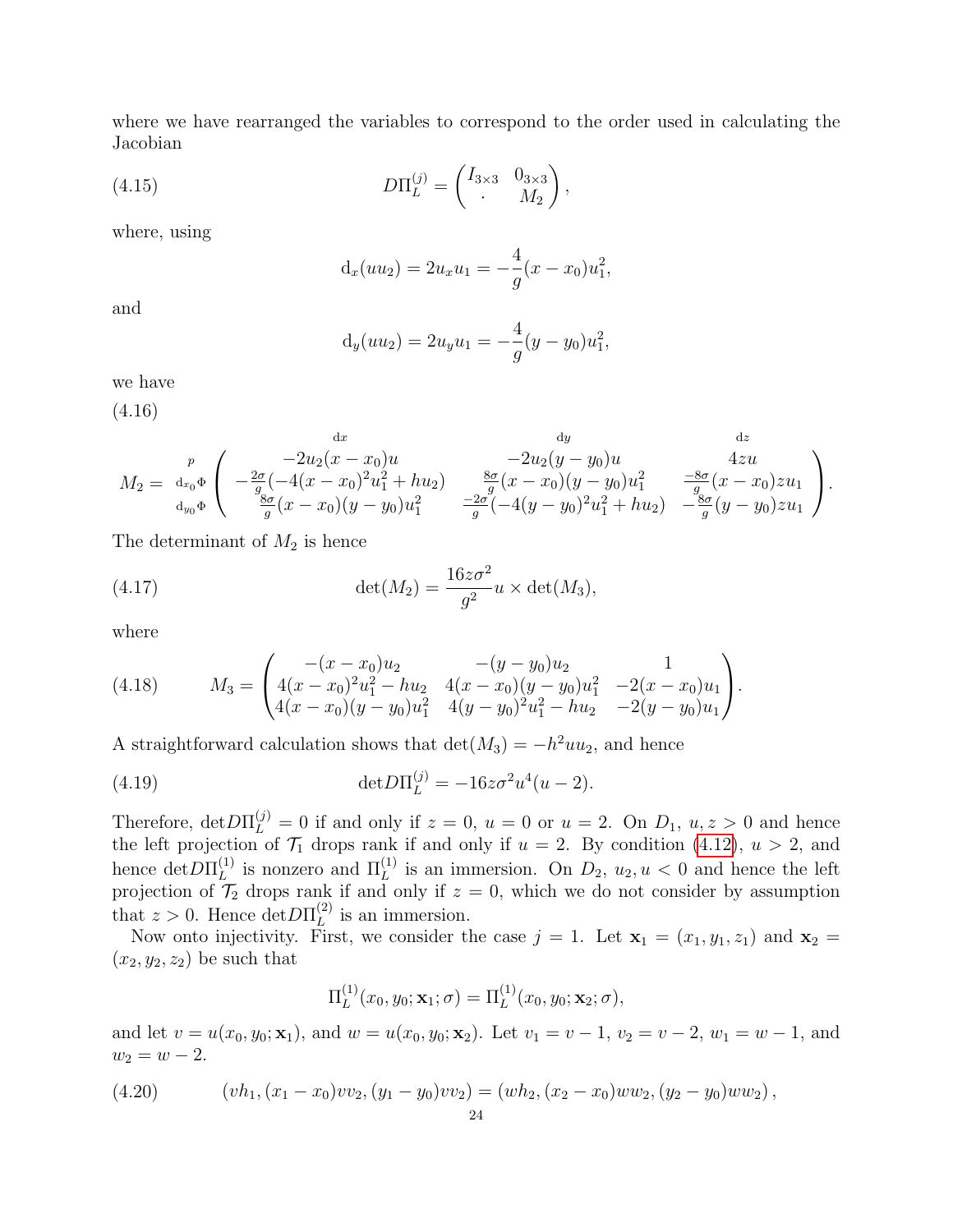where  $h_j = h(x_0, y_0; \mathbf{x}_j)$ , and  $g_j = g(x_0, y_0; \mathbf{x}_j)$ , for  $j = 1, 2$ . It follows that

<span id="page-24-0"></span>
$$
[(x_1 - x_0)^2 + (y_1 - y_0)^2] v^2 v_2^2 = [(x_2 - x_0)^2 + (y_2 - y_0)^2] w^2 w_2^2
$$
  
\n
$$
\implies g_1 v^2 v_2^2 = g_2 w^2 w_2^2
$$
  
\n
$$
\implies v h_1 v_2^2 = wh_2 w_2^2
$$
  
\n
$$
\implies v_2^2 = w_2^2, \quad (\text{note } vh_1 = wh_2 = p > 0).
$$

Under our assumption that  $v_2, w_2 > 0$ , it follows that  $v_2 = w_2$ , so  $v = w$  and  $h_1 = h_2$ . Using [\(4.20\)](#page-23-0) again, we see that  $v = w \implies (x_1, y_1) = (x_2, y_2)$  (note  $v, w \neq 0, 2$ ), and so  $z_1^2 = z_2^2$ since  $h_1 = h_2$ . On  $D_1$ ,  $z > 1$ , so  $z_1 = z_2$  and  $\Pi_L^{(1)}$  is thus an injective immersion.

On  $D_2, v_2, w_2 < 0$ , and hence by [\(4.21\)](#page-24-0) and the previous arguments  $\Pi_L^{(2)}(x_0, y_0; \mathbf{x}_1; \sigma) =$  $\Pi_L^{(2)}$  $L^{(2)}(x_0, y_0; \mathbf{x}_2; \sigma)$  implies that  $(x_1, y_1) = (x_2, y_2)$  and  $z_1^2 = z_2^2$ . Also,  $z \in (0, 1)$ , which implies  $z_1 = z_2$ , and thus  $\Pi_L^{(2)}$  is an injective immersion.

4.1. Discussion of the artifacts. In this section, we discuss the restrictions imposed on the function support and left projection domain in Theorem [4.3](#page-22-0) needed to show that the semiglobal Bolker condition is satisfied, and address the artifacts that occur when such constrains are lifted.

<span id="page-24-1"></span>

FIGURE 5. Intersection of a torus and  $\{u - 2 = 0\}$  shown as a 2-D crosssection. A 2-D cross-section of  $\{u-2=0\}$  is drawn in blue and intersects the translated torus at  $z = \pm r$ .

In the proof of Theorem [4.3,](#page-22-0) the constraint  $z \in (0,1)$  was needed to show that  $\Pi_L^{(2)}$  is an injective immersion. Without loss of generality, we could replace the  $z \in (0,1)$  constraint with  $z \in (-1,0)$  and the proof would follow in the same way, by symmetry of the apples and lemons about  $z = 0$ . If the function support is not restricted in this way, and z takes values on the full range  $-1 < z < 1$ , then  $\Pi_L^{(2)}$  is noninjective. For example,  $\Pi_L^{(2)}((x,y,z); \sigma, x_0, y_0) =$  $\Pi_L^{(2)}$  $L^{(2)}((x, y, -z); \sigma, x_0, y_0)$ , for any  $-1 < z < 1$ , and thus there are artifacts which consist of reflections in the  $(x, y)$  plane. When  $z = 0$ , specifically,  $D\Pi_L^{(2)}$  drops rank and  $\Pi_L^{(2)}$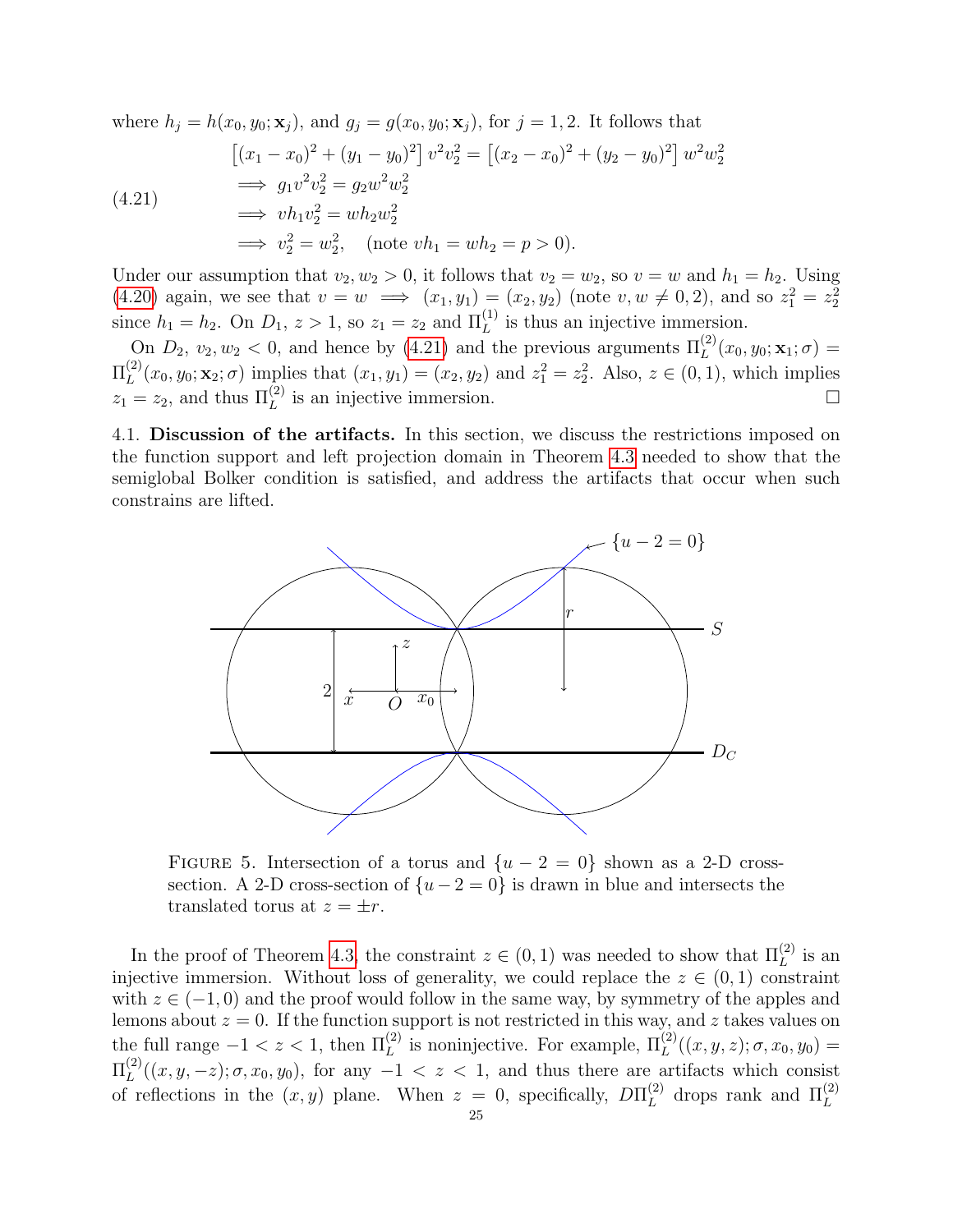is nonimmersive.  $\Pi_L^{(1)}$  also suffers the same noninjectivity concerns if z takes both signs. However, it does not practically make sense for the function to be supported on both sides of the  $(x, y)$  plane when integrating over apples. Indeed, the cone-beam direction in figure [4](#page-19-1) is such that there are no photons on  $\{z \leq -1\}$ , and thus we assume f is supported on  $\{z > 1\}$  when integrating over apples (as is done also in [\[27\]](#page-28-10)).

Regarding  $\Pi_L^{(1)}$ ,  $u > 2$  was assumed a-priori in Theorem [4.3,](#page-22-0) and discussed also in Remark [4.4,](#page-22-2) in order to show that  $\Pi_{L}^{(1)}$  satisfies the Bolker condition. Without such restrictions, in particular when  $u = 2$ ,  $D\Pi_L^{(1)}$  drops rank and there artifacts which occur along rings at the top and bottom of the apple surface. Specifically, when  $u = 2$ , x lies on the two-sided hyperboloid, described implicitly by

<span id="page-25-0"></span>(4.22) 
$$
z^2 - (x - x_0)^2 - (y - y_0)^2 - 1 = 0.
$$

The intersection of the apple and the surface defined by [\(4.22\)](#page-25-0) occurs when  $z = \pm$ √  $t^2 + 1 =$  $r$ , i.e., along the rings at the top and bottom of the apple. See figure [5,](#page-24-1) where we have shown a 2-D cross section of the intersecting apple and hyperboloid surfaces. In Corollary [3.6,](#page-18-0) we showed that  $A_T$  did not satisfy the Bolker condition. Specifically, the left projection of  $\mathcal{A}_T$  drops rank for **x** on  $\{t = g\}$ , namely the cylinders radius t, with axis of revolution  ${x_0+\nu Re_3: \nu\in\mathbb{R}},$  i.e., the axis of revolution of the apple surface. The apple and  ${t=g}$ intersect on rings at the top and bottom of the apple which are the same intersection points as those shown in figure [5.](#page-24-1) Thus, our results are consistent with the findings of Corollary [3.6.](#page-18-0) Specifically, when the degrees of freedom in our data includes translation, e.g., the full 3-D translation of  $\mathcal{A}_T f$ , or the 2-D translation of  $\mathcal{A}_0 f$ , there is a consistency in the artifact locations.

4.2. How to remove artifacts with machine design. In this section, we discuss possible modifications to the machine design of figure [4,](#page-19-1) so that the conditions of Theorem [4.3](#page-22-0) are met, and thus we do not have to contend with the types of artifacts discussed in the previous section.

When using forward scattered photons for imaging, whose intensity is modeled by the lemon transform, we need only restrict the support of f to  ${0 < z < 1}$  or  ${-1 < z < 0}$ . See figure [6](#page-26-0) for an example f with such support, in particular the location of  $f_2$ . In this case, the conditions of Theorem [4.3](#page-22-0) are satisfied and the lemon transform satisfies the Bolker condition. Practically speaking, such support restrictions can be achieved by re-positioning the scanning target (e.g., the airport luggage) to be strictly above or below the  $(x, y)$  plane. For example, we could construct the conveyor belt to lie on  $\{z=0\}$  (highlighted by a red dashed line in figure [6\)](#page-26-0) and place the scanning target (with height less than 1) on top of the conveyor, to ensure the conditions of Theorem [4.3](#page-22-0) are met.

Regarding  $A_0$ , i.e., when backscattered photons are used for imaging, the object is compactly supported on  $\{z > 1\}$ . To ensure the conditions of Theorem [4.3](#page-22-0) are met, we propose to further restrict the support of f to  $\{z > 1 + \epsilon\}$ , for some  $\epsilon > 0$ . See  $f_1$  in figure [6](#page-26-0) for an example f with such support. In practice, this would mean placing the conveyor belt on  ${z = 1 + \epsilon}$  (shown as a red dashed line in figure [6\)](#page-26-0), with f on top of the conveyor. With such restrictions on the support of f, we can choose the cone-beam angle  $\gamma$  (as shown in figure [6\)](#page-26-0) so that no scatter occurs on the surface  $\{u-2=0\}$ , and  $u-2>0$ . Note that we have removed the bottom half of  $\{u-2=0\}$  in figure [6,](#page-26-0) since  $f_1$  is supported on  $\{z>1+\epsilon\}$ .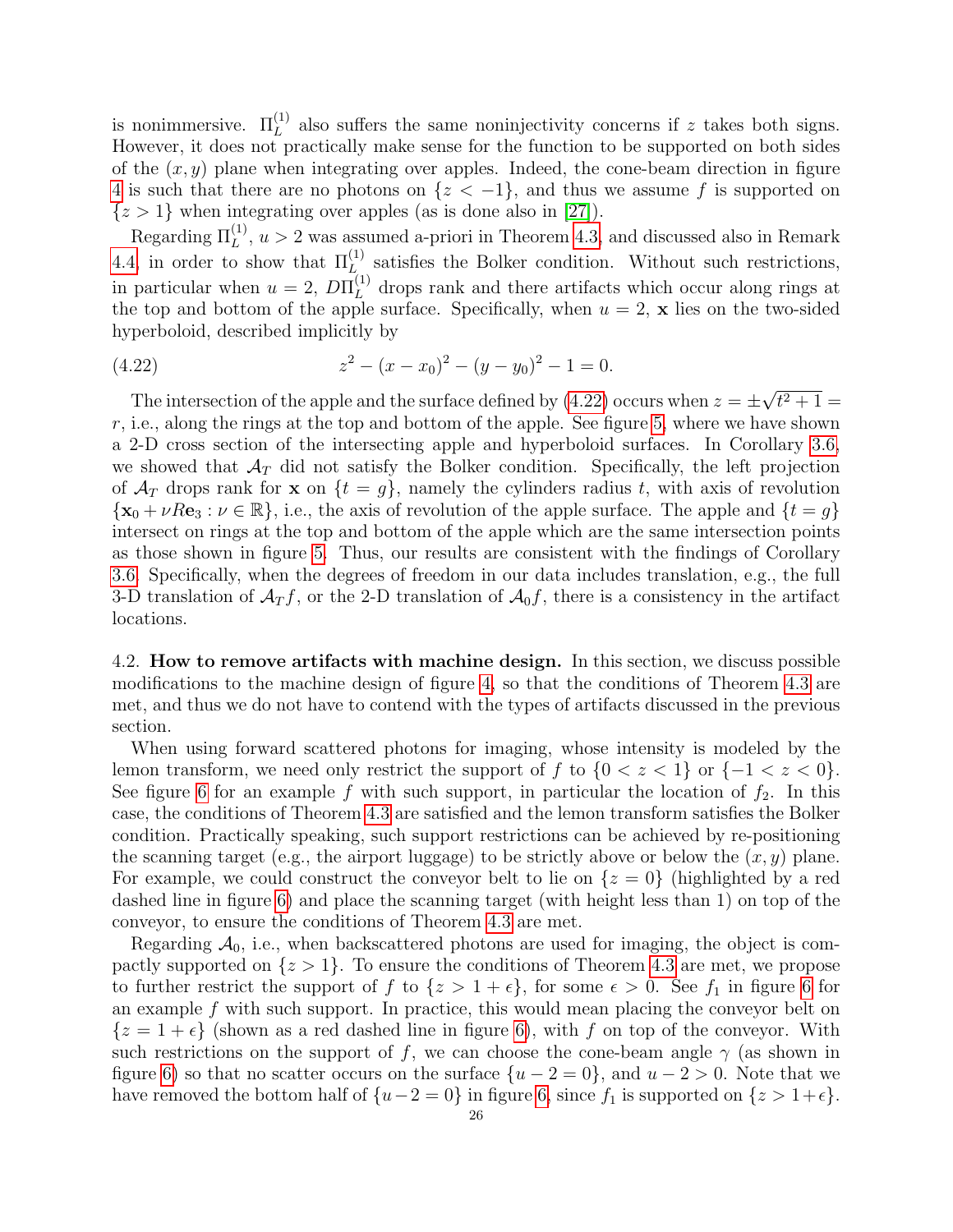<span id="page-26-0"></span>

Figure 6. Restrictions to source cone beam angle (backscatter) and object support (forward scatter) so that Bolker is satisfied.

To restrict the scatter exclusively to  $u - 2 > 0$ , we can write  $\gamma$  explicitly as

(4.23) 
$$
\gamma = \min \left( 2 \tan^{-1} \frac{\sqrt{(1+\epsilon)^2 - 1}}{2+\epsilon}, 90^\circ \right).
$$

Note,  $\gamma$  must be less than or equal to 90° since if  $\gamma > 90^{\circ}$ , the line through  $(x_0, -1)$  and  $(x_0 \pm \sqrt{(1+\epsilon)^2-1}, 1+\epsilon)$  (the right\left hand green line of figure [6\)](#page-26-0) has gradient less than 1, and hence intersects the blue curve of figure [6](#page-26-0) for large enough  $x$  (i.e., scatter could occur on or below  $\{u-2=0\}$ ). Note that the blue curve in figure [6](#page-26-0) (i.e.,  $\{z=\sqrt{1+x^2}\}\)$  has max gradient 1, so the green lines of figure [6](#page-26-0) must have gradient greater than or equal to 1 to ensure that  $u - 2 > 0$  and the conditions of Theorem [4.3](#page-22-0) are satisfied. In practice, such restrictions on  $\gamma$  would mean there is less signal, due to the smaller cone-beam and less photons, and hence the data would become more noisy. So, while we can address the microlocal artifacts by restricting  $\gamma$ , this would in turn increase the noise level. Thus, there is a trade of to consider here, i.e., do we want higher Signal to Noise Ratio (SNR) and more artifacts, or less SNR with less artifacts? We leave such practical concerns for future work.

# 5. Conclusions and further work

In this paper, we presented a novel microlocal analysis of seven-dimensional apple and lemon Radon transforms, which have applications in CST. The goal of this work was to consider a best case scenario in CST, in terms of data dimensionality. The literature [\[24,](#page-28-2) [25,](#page-28-0) [18,](#page-28-1) [23,](#page-28-3) [16,](#page-28-4) [17,](#page-28-5) [2\]](#page-27-0) considers exclusively Radon transforms which define the integrals of a function over three-dimensional sets of apple or lemon surfaces. In these works, artifacts are present in the reconstruction due to data limitations, and regularization strategies are used to combat the artifacts. Here, we considered a case when a full seven-dimensional set of apple and lemon integrals are known. Our main theorems, namely Theorems [3.3](#page-10-0) and [3.5\)](#page-17-0), prove that the apple and lemon transforms are elliptic FIO, order 2, which satisfy the Bolker condition.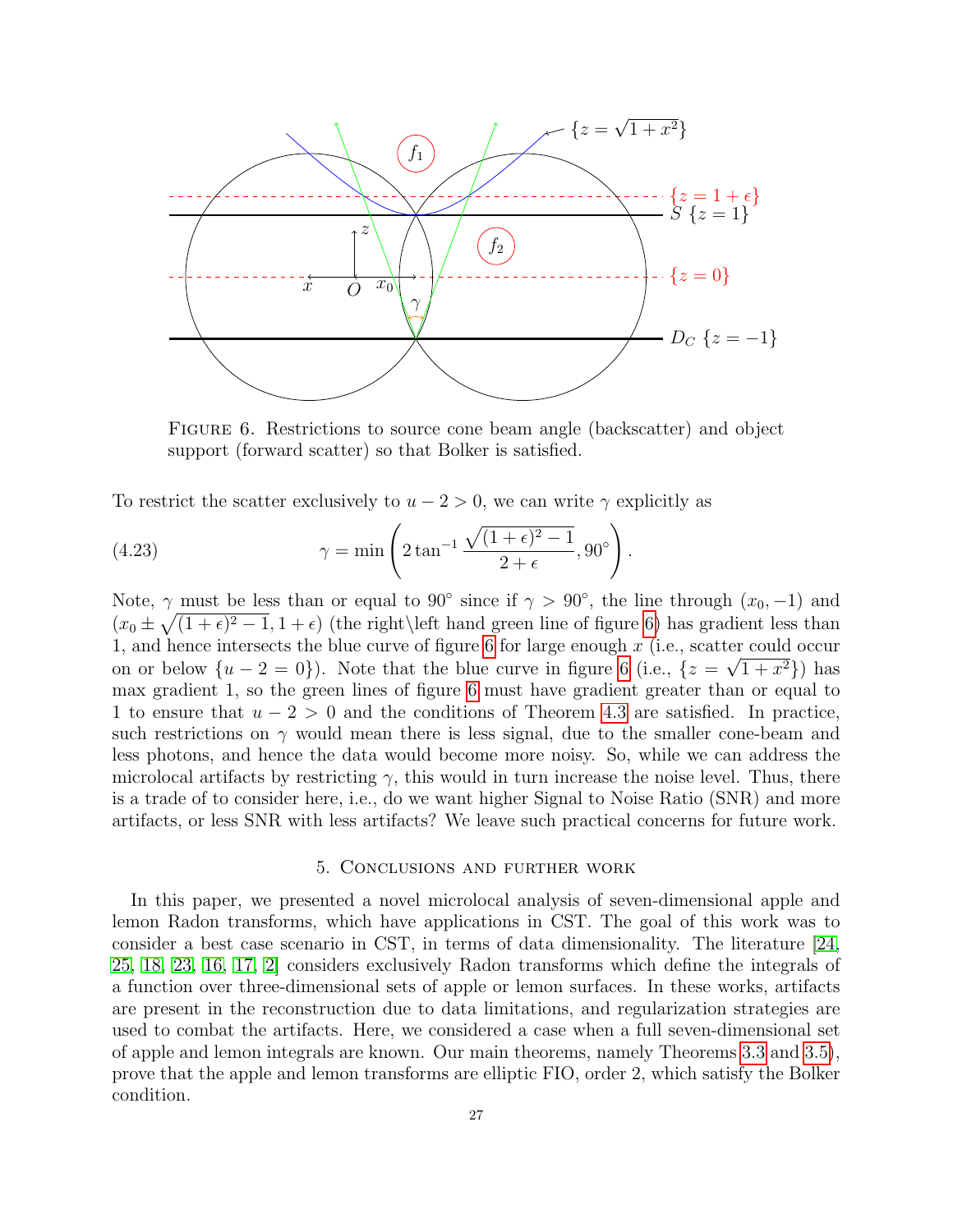In addition, we investigated the microlocal properties of apple and lemon transforms which induce translation of the target function, and discussed an example machine geometry from airport baggage screening, first introduced in [\[27\]](#page-28-10). We analyzed two lemon transforms, namely  $\mathcal{L}_T$  and  $\mathcal{L}_0$  (see Corollary [3.6](#page-18-0) and [\(4.1\)](#page-20-2) respectively), which were shown to satisfy the Bolker condition when the function support was restricted to the upper half of the unit ball. The corresponding apple transforms  $A_T$  and  $A_0$  were shown to violate the Bolker condition. Specifically, there were artifacts induced on the intersections of apples and cylinders with the same axis of revolution. This indicates higher instability in  $\mathcal{A}_T$  and  $\mathcal{A}_0$  inversion, when compared to  $\mathcal{L}_T$  and  $\mathcal{L}_0$ . Thus, it may be beneficial to use forward scattered photons, which correspond to lemon integrals, if one were to manufacture a CST machine with linear scanning motion (e.g., a scanner with translated sources and detectors, as considered here). The theory is not global however, and does not account for all CST geometries which include linear motion. In further work, we aim to generalize our theory and determine whether such artifacts as discovered here are present for any CST modality with translated sources and detectors.

#### **ACKNOWLEDGMENTS**

This material is based upon work supported by the U.S. Department of Homeland Security, Science and Technology Directorate, Office of University Programs, under Grant Award Number 70RSAT19FR0000155. The views and conclusions contained in this document are those of the authors and should not be interpreted as necessarily representing the official policies, either expressed or implied, of the U.S. Department of Homeland Security.

The second author thanks the U.S. National Science foundation for grant DMS 1712207 and Simons Foundation for grant 708556 that partially supported this research.

# **REFERENCES**

- <span id="page-27-2"></span>[1] L. Borg, J. Frikel, J. S. Jørgensen, and E. T. Quinto. Analyzing reconstruction artifacts from arbitrary incomplete X-ray CT data. SIAM Journal on Imaging Sciences, 11(4):2786–2814, 2018.
- <span id="page-27-0"></span>[2] J. Cebeiro, C. Tarpau, M. A. Morvidone, D. Rubio, and M. K. Nguyen. On a three-dimensional compton scattering tomography system with fixed source. Inverse Problems, 37(5):054001, 2021.
- <span id="page-27-9"></span>[3] J. J. Duistermaat. Fourier integral operators, volume 130 of Progress in Mathematics. Birkhäuser, Inc., Boston, MA, 1996.
- <span id="page-27-6"></span>[4] J. J. Duistermaat and L. Hormander. Fourier integral operators, volume 2. Springer, 1996.
- <span id="page-27-10"></span>[5] V. Guillemin and S. Sternberg. Geometric Asymptotics. American Mathematical Society, Providence, RI, 1977.
- <span id="page-27-5"></span>[6] L. Hörmander. The analysis of linear partial differential operators. I. Classics in Mathematics. Springer-Verlag, Berlin, 2003. Distribution theory and Fourier analysis, Reprint of the second (1990) edition [Springer, Berlin].
- <span id="page-27-7"></span>[7] L. Hörmander. The analysis of linear partial differential operators. III. Classics in Mathematics. Springer, Berlin, 2007. Pseudo-differential operators, Reprint of the 1994 edition.
- <span id="page-27-8"></span>[8] L. Hörmander. The analysis of linear partial differential operators. IV. Classics in Mathematics. Springer-Verlag, Berlin, 2009. Fourier integral operators, Reprint of the 1994 edition.
- <span id="page-27-1"></span>[9] C.-Y. Jung and S. Moon. Inversion formulas for cone transforms arising in application of Compton cameras. Inverse Problems, 31(1):015006, 2015.
- <span id="page-27-3"></span>[10] A. I. Katsevich. Local tomography for the limited-angle problem. J. Math. Anal. Appl., 213(1):160–182, 1997.
- <span id="page-27-4"></span>[11] V. P. Krishnan and E. T. Quinto. Microlocal analysis in tomography. Handbook of mathematical methods in imaging, pages 1–50, 2014.